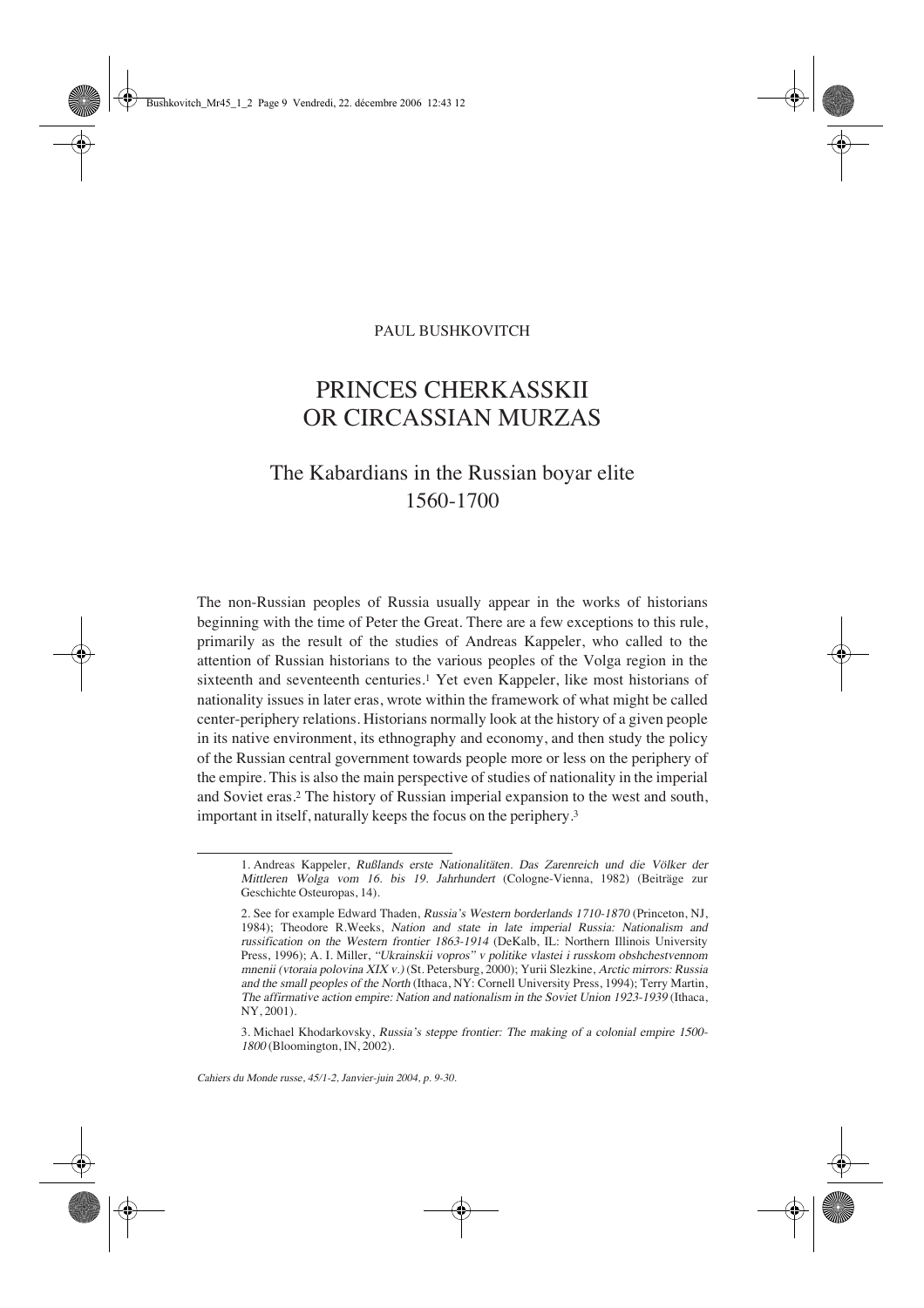The center-periphery perspective omits an important dimension of "nationality relations" in the Russian state, the role of the non-Russians in the Russian elite. Their role is essentially a non-subject in the literature for the whole period of Russian and Soviet history. For the pre-revolutionary era Andreas Kappeler devoted a few pages in his survey of Russian nationalities and policies, but the only work to address the issue remains that of D. C. B. Lieven on the Council of State at the beginning of the twentieth century. Lieven noted that some 20% of the Russian empire's elite were non-Russians, and that by a yardstick (as he points out) that minimizes the numbers by a very narrow definition of non-Russian. Anecdotally historians know about the large numbers of Germans — most of them from the Baltic provinces — in the government of the nineteenth century, the Benckendorffs, Lievens, Nesselrodes, Kankrins. David Saunders reminded us of the Ukrainians, Kochubei, Bezborodko, Paskevich, and Miloradovich. There are others: the Finland-Swedish nobility and the absolutely crucial and rarely mentioned Poles.4

For the earlier centuries of Russian history, non-Russians among the ruling elite are virtually invisible. Historians of those ages are aware that many boyars came from Lithuania, the Tatar Khanates, the Nogais, and the Circassians but the assumption is always that of instant assimilation. They figure in the narrative like any other Russian boyars. Only recently have Janet Martin and A. L. Khoroshkevich called attention to the Tatars serving in the Russian army and state, some of them in quite high positions. Martin has also noted that, at least until the 1580's, they were by no means all converts to Orthodoxy. Some of them remained Muslims while serving the Russian tsars for a generation.<sup>5</sup> Her conclusion, that religious identity was not the sole factor determining admission into Russian society, ceased to be actual after the end of the sixteenth century. All members of the ruling elite after that point were Orthodox until Peter's time. Acceptance of Orthodoxy, however, did not imply the submergence of national identity. The Circassian princes, major political figures, relatives of the Romanov tsars, and the single richest boyar clan in the country, constituted a distinct

<sup>4.</sup> D. C. B. Lieven, Russia's rulers under the Old Regime (New Haven, 1989): 31-36; Andreas Kappeler, Rußland als Vielvölkerreich: Entstehung, Geschichte, Zerfall (Munich, 1992): 108- 117, 247-249; L. E. Gorizontov, Paradoksy imperskoi politiki: poliaki v Rossii i russkie v Pol´she (Moscow, 1999); and David Saunders, The Ukrainian impact on Russian culture 1750- <sup>1850</sup> (Edmonton, Alberta, 1985).

<sup>5.</sup> Janet Martin, "Multiethnicity in Muscovy: A consideration of the Christian and Muslim Tatars in the 1550s-1580s," Journal of Early Modern History, 5, 1 (2001): 1-23; and A. L. Khoroshkevich, Rus´ i Krym: ot soiuza k protivostoianiia (konets XV — nachalo XVI vv.) (Moscow, 2001): 272-313. See also S. P. Mordvinova, "Sluzhilye kniaz'ia v kontse XVI veka," Trudy moskovskogo istoriko-arkhivnogo instituta, 28 (Moscow, 1970): 326-340. Standard works on the boyar elite touch the issue barely if at all: Robert O. Crummey, Aristocrats and servitors: The boyar elite in Russia 1613-1689 (Princeton, NJ, 1983); and André Berelowitch, La hiérarchie des égaux: La noblesse russe d'Ancien Régime XVIe-XVIIe siècles (Paris, 2001). For the role of the Lithuanians see Cherie Woodworth, "The Tsar's descent from Caesar: Clans, genealogy, mythmaking, and statehood in Russia 1400-1550" (Yale University PhD dissertation, 2001); and M. M. Krom, Mezh Rus´iu i Litvoi: Zapadnorusskie zemli v sisteme russko-litovskikh otnoshenii kontsa XV — pervoi poloviny XVI v. (Moscow, 1995).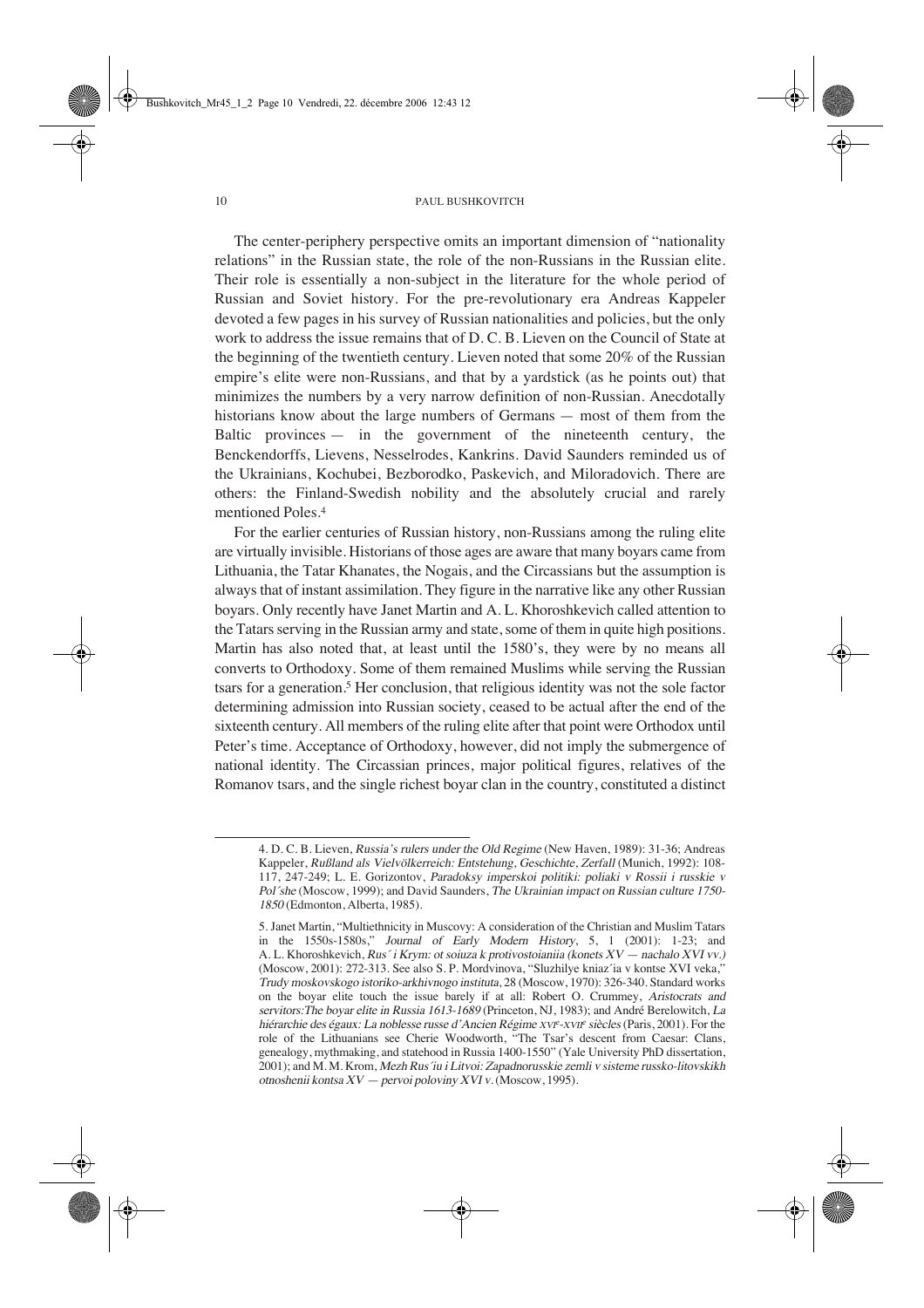group in the Russian elite of the seventeenth century that maintained at least some Circassian traditions and identity.

# The Circassians in the Russian elite

The core of the Russian elite consisted of the men of duma rank, some twenty or thirty of them at any one time in the sixteenth century, more in the seventeenth century. Until the 1590's the non-Russian aristocrats composed a small group of "service princes," sluzhilye kniaz'ia. Usually they did not have duma rank, at least in the first generation. This does not mean that they were not politically important. The fundamental and path-breaking work of A. A. Zimin, Gustave Alef, Nancy Kollmann, and others on the ruling has been focussed on the full duma.<sup>6</sup> The narrative of events, however, reveals occasional political figures of major importance before the 1590's who did not have duma rank. One such figure was Prince Mikhail L´vovich Glinskii. Glinskii was an Orthodox prince of Tatar origin (the official genealogy made him a descendent of Mamai and in the female line from Chingis Khan) from the Grand Duchy of Lithuania, with his base in today's northeastern Ukraine, who came to Russia in 1508 with his brothers Ivan and Vasilii. Imprisoned in 1514 after an apparent attempt to return to Lithuania, he was released early in 1527 after the marriage of his niece Elena to Vasilii III. He remained an important figure at court until his death in 1536. Though he was the uncle of Ivan the Terrible's mother, he never became a boyar. Other emigrants from Lithuania, like the princes Odoevskii or Trubetskoi, also remained without duma rank until the end of the century.<sup>7</sup> The Tatar *tsarevichi*, mainly those from the ruling

<sup>6.</sup> A. A. Zimin, "Sostav boiarskoi dumy v XV-XVI vekakh," in Arkheograficheskii ezhegodnik za 1957 god (Moscow, 1958): 41-87; Gustave Alef, The origins of Muscovite autocracy in the reign of Ivan III (Wiesbaden, 1986) (Forschungen zur osteuropäischen Geschichte, 39); Nancy Shields Kollmann, Kinship and politics: The making of the Muscovite political system 1345- <sup>1547</sup>(Stanford, CA, 1987); A. P. Pavlov, Gosudarev dvor i politicheskaia bor´ba pri Borise Godunove (1584-1605 gg.) (St. Petersburg, 1992).

<sup>7.</sup> S. P. Mordovina, "Sluzhilye," art. cit.: 327-328; M. E. Bychkova, Sostav klassa feodalov Rossii v XVI v.: Istoriko-genealogicheskoe issledovanie (Moscow, 1986): 52-69; M.-M. Krom, Mezh Rus'iu i Litvoi, op. cit.: 107-119; Sergei Bogatyrev, The sovereign and his counsellors: Ritualised consultations in Muscovite political culture 1350s-1570s (Helsinki, 2000): 125-135 (Suomalaisen Tiedeakatemian Toimituksia, Humaniora, 307); A. A. Zimin, Rossiia na poroge novogo vremeni: Ocherki politicheskoi istorii Rossii pervoi treti XVI v. (Moscow, 1972): 153- 155, 160-167, 298, 313-314, 364-366, 392-395. Glinskii was imprisoned in August, 1534, another victim of the factional struggles during the regency in the youth of Ivan IV: A. A. Zimin, Reformy Ivana Groznogo: Ocherki sotsial´no-ekonomicheskoi i politicheskoi istorii Rossii serediny XVI v. (Moscow, 1960): 225-227; N. S. Kollmann, Kinship, op. cit.: 207. Zimin placed the Glinskiis among "serving princes of Southwestern Rus´," never mentioning their Tatar roots: A. A. Zimin, Formirovanie boiarskoi aristokratii v Rossii vo vtoroi polovine XV- pervoi treti XVI v. (Moscow, 1988): 142-143. The genealogical texts current in Russia into the seventeenth century describe the Glinskiis' Tatar ancestry: "Rodoslovnaia kniga po trem spiskam," Vremennik Obshchestva istorii i drevnostei rossiiskikh, 10 (Moscow, 1851) [hereafter Vestnik OIDR, 10], 195-196; "Rodoslovnaia keleinaia kniga sviateishego Gosudaria Filareta Nikiticha Patriarkha vseia Rossii," Iubileinyi sbornik imp. S.-Peterburgskogo arkheologicheskogo instituta 1613-1913 (St. Petersburg, 1913): 43-49; M. E. Bychkova,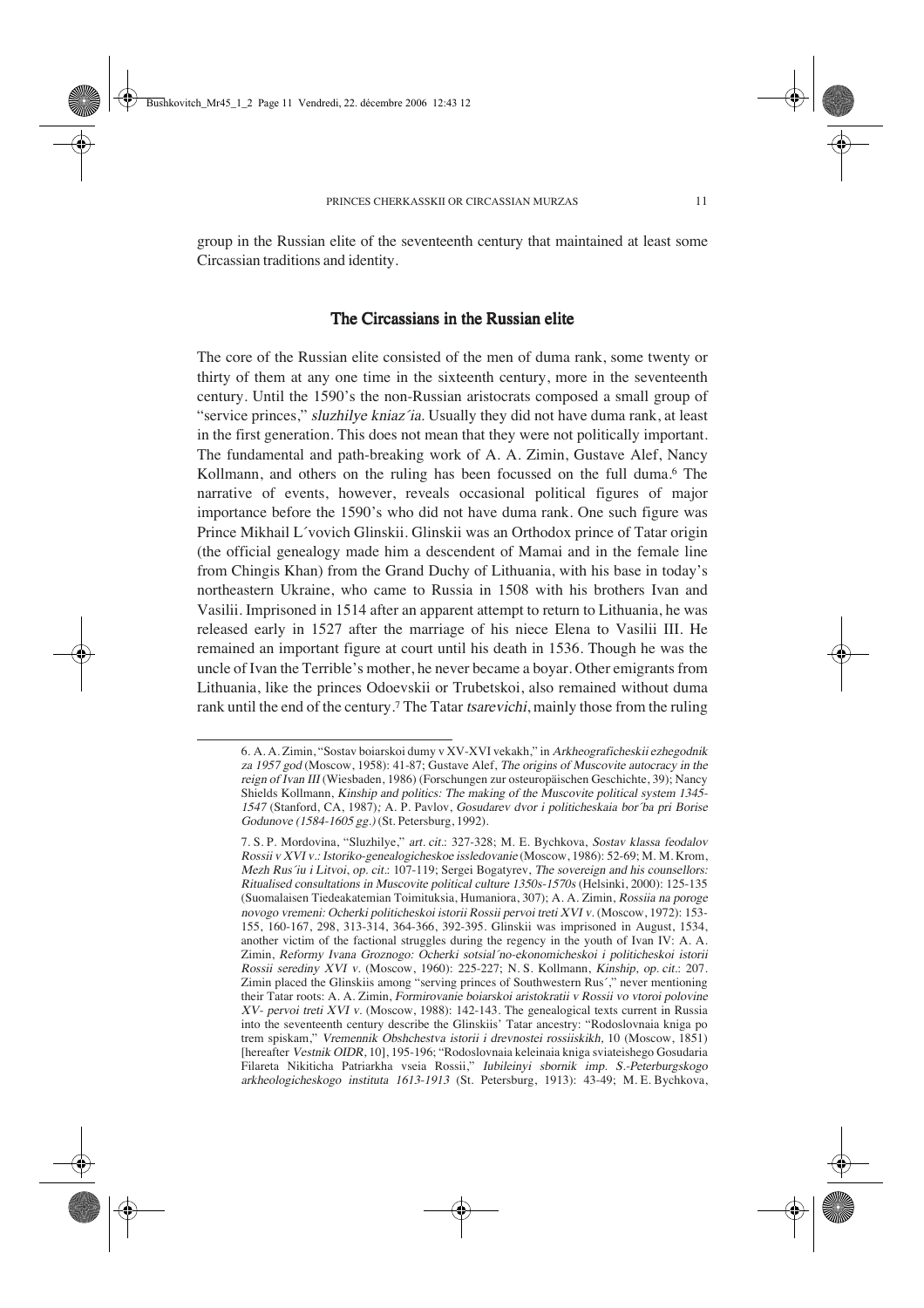dynasty of Astrakhan´, also failed to acquire boyar rank but played important roles in the army and in administration. The Tatar tsarevichi, however, even when they adopted Orthodoxy and married into Russian aristocratic clans, never acquired the prominence of the Circassians, and faded out in the course of the seventeenth century. The Circassians lasted from 1561 into the time of Peter the Great and beyond, and were politically far more important during that period than the Tatar tsarevichi. The Circassians were the most important in large part because they were the only ones to repeatedly intermarry with the ruling dynasties.

The Circassians were not an obscure people. Today they form a group of peoples inhabiting the north Caucasus, numbering something over half a million.8 They are scattered among three Russian local republics, Kabardino-Balkaria in the center of the Caucasus range and to the North West the Adyge and the Karachai-Cherkess republics, between the Kuban and the Caucasus. This pattern of settlement and government is the product of two events. One is the outmigration of the western Circassian tribes in the 1860's under Russian pressure, and the other the Soviet decision in the 1920's to make three Circassian districts. The Soviets did not just cynically divide a united nation: the three groups are separated by other inhabitants and the self-consciousness of the Circassians was intensely local. The western Circassian groups also had a different history from Kabarda, providing most of the opposition to the Russians and most of the out-migrants, in contrast to the more stable Kabarda. Of the two western Circassian units, Karachai-Cherkessia adopted Kabardian Circassian as its literary language, while the smaller Adyge republic to the northeast stuck to the local dialect. Kabarda itself is smaller than it was in the sixteenth century, for it extended then well into northern Chechnia. At that time the Russians, apparently reflecting local usage, referred to today's Kabarda, the land of the "Five mountains" or Piatigor´e as Bol´shaia Kabarda, and to the eastern extension, now northern Chechnia between the Sunzha and Terek Rivers, as Malaia Kabarda.9

Today's map conceals the important historic fact that the history of the north Caucasus, from the fourteenth century onwards to the 1860's, is mainly the history of the rise and fall of Circassian hegemony. In the fourteenth and fifteenth centuries Circassia supplied most of the slave-soldiers of the Mameluke dynasty of Egypt that took power as sultans in 1382. The Ottoman conquest of Egypt in 1517 did not displace the Circassians, leaving the Mameluke system more or less intact under Ottoman overlordship. The Circassians, together with Georgians and Armenians, played a similar role in Safavid Iran. From about 1550 to the end of the dynasty they

<sup>&</sup>quot;Rodoslovie Glinskikh iz rumiantsevskogo sobraniia," Zapiski otdela rukopisei gos. Biblioteki im. Lenina (Moscow, 1977): 104-125. Iakovenko places the Glinskiis among families of "Turkic" origin: N. M. Iakovenko, Ukrains´ka shliakhta z kintsia XIV do seredyny XVII st. (Volyn´ i Tsentral´na Ukraina) (Kiev, 1993): 326-329.

<sup>8.</sup> The official figure from 1989 is about 560,000: V. A. Mikhailov, ed., Chto nuzhno znat´ o narodakh Rossii: Spravochnik dlia gosudarstvennykh sluzhashchikh (Moscow, 1999): 187- 192, 216-236, 557-558.

<sup>9.</sup> Amjad Jaimoukha, The Circassians: a handbook (London, 2001): 53; V. S. Beslaneev, Malaia Kabarda (XIII-nachalo XX veka) (Nal´chik, 1995).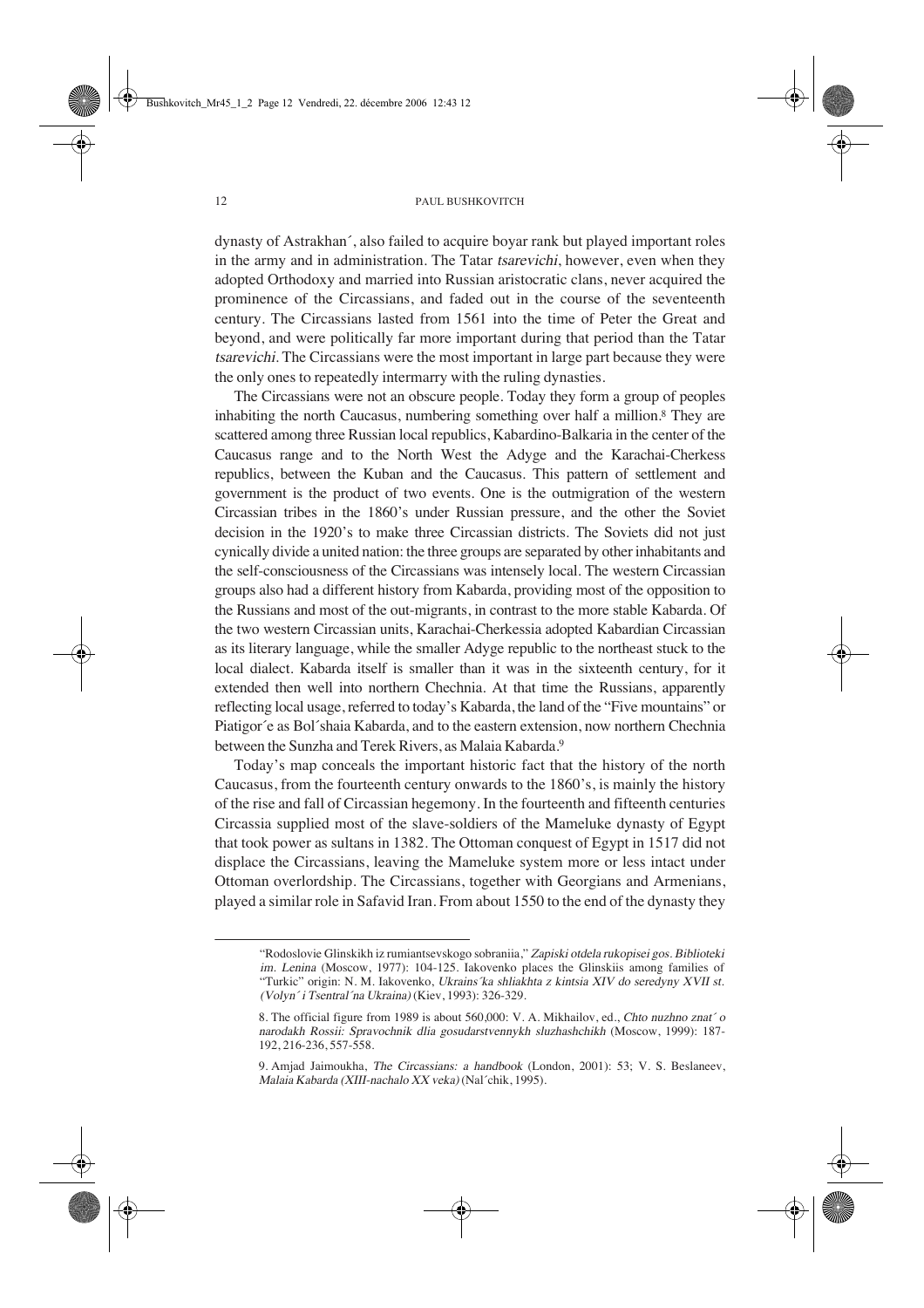were a major component of the ghulam, the slave-soldiers of the Shah and in the harem, playing a major political role in both capacities.<sup>10</sup>

The sixteenth century Circassian tribes were the masters of the north Caucasus, with the Chechens, Balkars, Karachais, and Ossetians who figure so prominently on the modern map all playing a very subordinate role. Only Dagestan remained outside their control, with its local rulers and a Persian fort in Derbent. It was the gradual establishment of Crimean hegemony through the seventeenth-eighteenth centuries, and then of Russian rule after 1800, that brought Circassian hegemony to an end, and thus other people (such as the Chechens) came to the fore.11

Circassian society was dominated in this period by a series of ruling dynasties whose leaders the Russians styled princes  $(kniaz')$  or, following Tatar usage, murza, both presumably reflecting the Circassian pshi. The four great princes of Kabarda were the most powerful in the sixteenth century, dominating the central Caucasus range. The tribes to their west seem to have been under their power to some extent until the Crimeans began to exert control beginning in the 1590's. The princes ruled over a people speaking a language of the Caucasian group related to Georgian and Chechen, divided among many tribes. Circassian society was highly articulated, with a substantial minority of nobles (uzden), ruling over commoners and bondsmen of various types. They practiced a combination of agriculture and animal husbandry. Cattle and horses were the most important, followed by sheep. In religion they were Islamic, though remnants of both earlier animism and Christianity were strong until the eighteenth century, when Muslim missionaries from Crimea were able to spread and deepen Islam in the mountains.12

Thus it was not to an unimportant people that Ivan IV turned for a new wife in 1561. Russia had entered the Circassian world as a result of the conquest of Kazan´ (1552) and Astrakhan´ (1556). After the Astrakhan´ khanate was subdued, the Russians moved farther south and established their first fort on the Terek, Terskii gorodok, in 1567, a few miles north of Grozny. The location of the fort had nothing

<sup>10.</sup> Carl F. Petry, ed., Cambridge history of Egypt, vol. 1 (Cambridge, 1998): 290-317; David Ayalon, Studies on the Mamluks of Egypt (London, 1997); Laurence Lockhart, The fall of the Safavi dynasty and the Afghan occupation of Persia (Cambridge, 1958); Roger Savory, Iran under the Safavids (Cambridge, 1980). The best-known incident of Circassian involvement is the political struggle after the death of Shah Tahmasp in 1576: Cambridge history of Iran, vol. 6, Peter Jackson and Laurence Lockhart, eds. (Cambridge, 1986): 247, 251, 254-255. In Persian terminology "Circassian" meant any inhabitant of the Caucasus north of Derbent, ibid.: 246.

<sup>11.</sup> The history of the Circassians in the Caucasus in early modern era is very sparsely studied. Much of what is known comes from the story of their relationships with their neighbors and later, often unreliable, recollections. The best example of the latter is the work of Shora Nogmov (1794-1844) whose work on Circassian history contains much legendary material, especially for this period. Shora Nogmov, Istoriia adygeiskogo naroda (Nal´chik, 1994, originally Tiflis, 1861). See Brian J. Boeck, "Probing parity between history and oral tradition: Putting Shora Nogmov's History of the Adygei people in its place," Central Asian Survey, 17, 2 (June, 1998): 319-336.

<sup>12.</sup> A. Jaimoukha, The Circassians, op. cit.: 123-171; N. F. Dubrovin, Istoriia voin i vladychestva russkikh na Kavkaze, vols. 1-6 (St. Petersburg, 1871-1888), vol. 1, book 1: 63-259. Dubrovin devoted more space in his ethnographic survey of the north Caucasus to the Circassians than to any other people.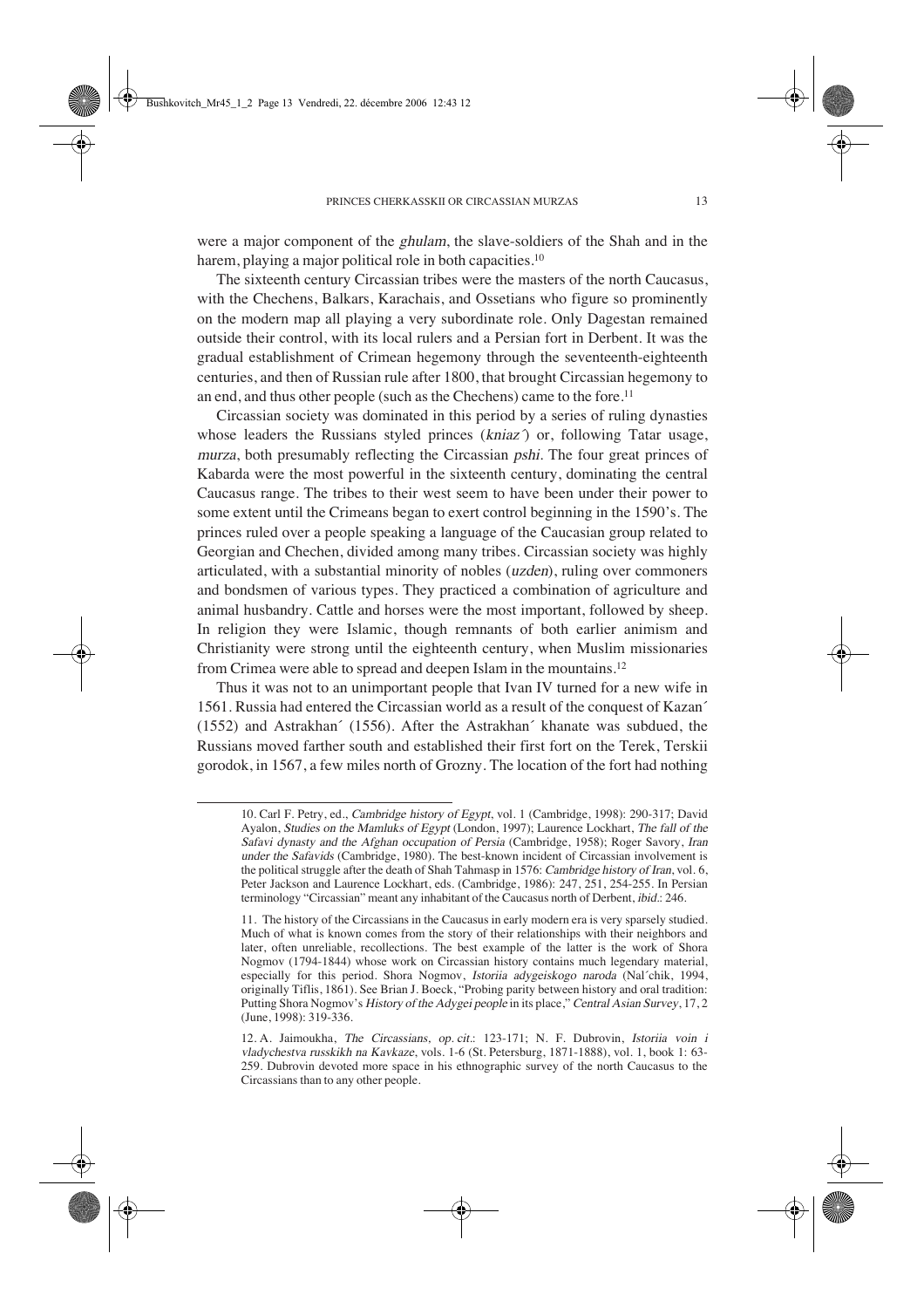to do with the Chechens, then a small mountain people, dependents of the Circassian. Its position put the Russians at the eastern tip of Malaia Kabarda, near the land of the four princes who were the theoretical supreme rulers of the Circassians. The Kabarda princes had already asked for a Russian alliance against Crimea. In 1558 one of these princes, Temriuk the son of Idar, sent his young son Saltankul (baptized Mikhail) to Moscow to serve the tsar. Three years later Ivan turned to Saltankul's sister for a bride, Temriuk's daughter Kuchenei [Guashenei], baptized Mariia. Here too was an Astrakhan´ connection, for Mariia's sister, Altynchach, was the wife of the Astrakhan´ Tsarevich Bekbulat, who came also to Moscow that year to serve the tsar. Bekbulat was the father of Sain-Bulat, that is to say, Simeon Bekbulatovich, the "Grand Duke of All Rus" of 1575-1576.

The princes Cherkasskii / Circassian princes

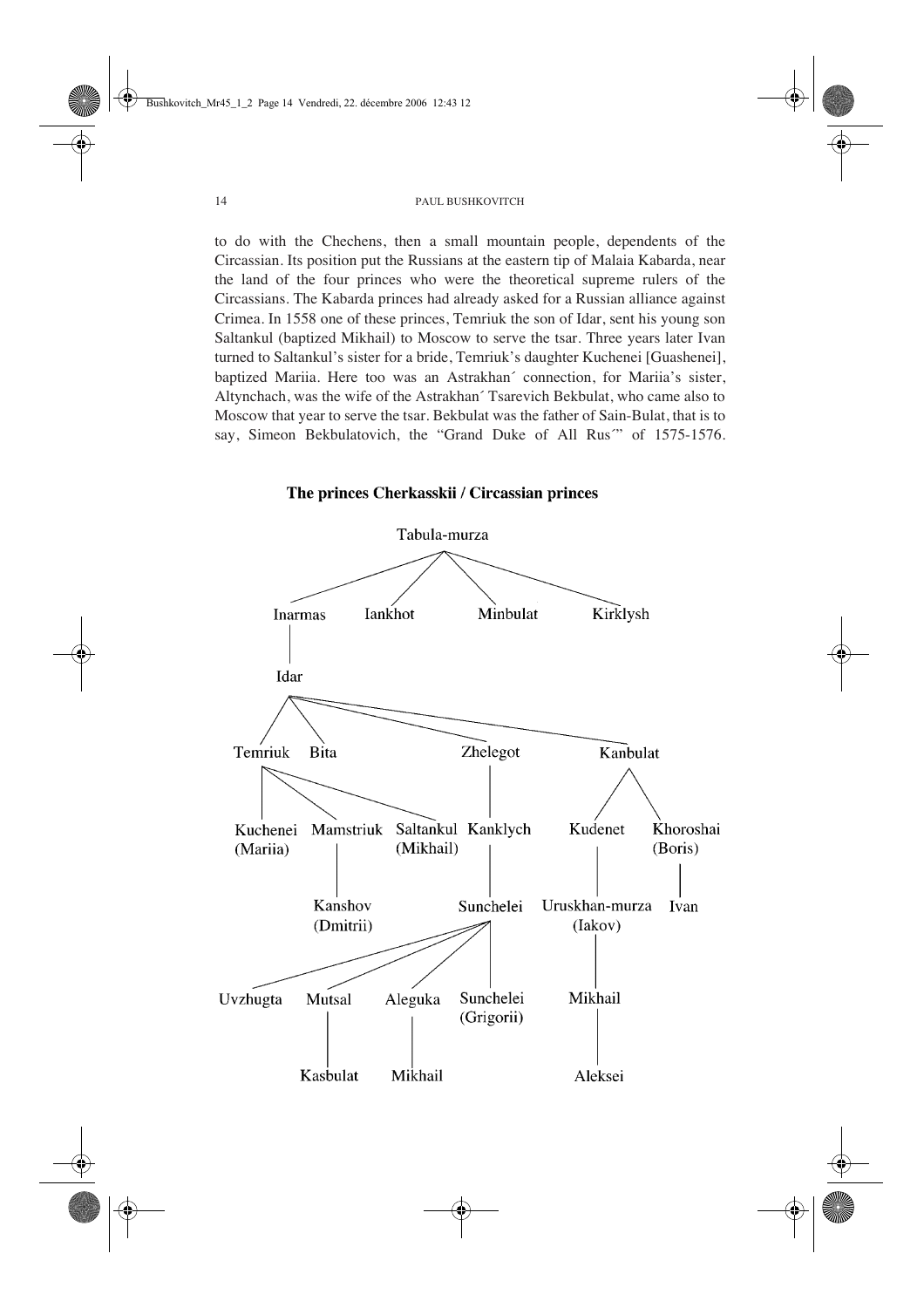According to the Nikon chronicle the initiative for the marriage came from Ivan, choosing the Circassian princess after considering other options.13

The subsequent history of all these Circassian and other princes and princesses is part of the tangled story of the Oprichnina. Prince Mikhail Temriukovich Cherkasskii played a major role in the Oprichnina, placed in the army ahead of all other Oprichnina commanders. He also never received boyar rank, yet his name appears on the sparse documents and notices of the decisions of the Blizhniaia duma, noted by Sergei Bogatyrev, among others. He married the daughter of Tsaritsa Anastasia's cousin, that is, into the Romanov family. He, like the Tatar princes, also received an udel, the town and district of Gorokhovets. Mariia died in September, 1569, and Mikhail was executed in 1571. It seemed that the Circassians would be relegated to the southern border.14

This was not to be, for in 1575-1576, Khoroshai Kanbulatovich, to be baptized Boris, came to serve the tsar. Boris Kanbulatovich was the first cousin of Tsaritsa Mariia, and he made the family fortune when he married Marfa, the daughter of Nikita Romanovich Iur´ev, that is, the sister of Fyodor Nikitich Romanov, the future patriarch Filaret. Unlike his earlier relative, Prince Boris entered the Boyar duma with boyar rank in December, 1592. As far as we can trace his alliances at court, he was part of the Romanov grouping, and shared their fate when Boris Godunov exiled the Romanovs in November, 1600. Prince Boris died in prison in Belozero, possibly murdered, shortly after.15 The only one of the Circassian princes to support Boris Godunov, Prince Vasilii-Kazyi Kardanukovich Cherkasskii, was an Abaza Circassian who had come to Russia in the time of Ivan IV.16

<sup>13.</sup> E. N. Kusheva, Narody severnogo Kavkaza i ikh sviazi s Rossiei: vtoraia polovina XVI — 30-gody XVII veka (Moscow, 1963): 179-256; "Patriarshaia ili Nikonovskaia letopis´," Polnoe sobranie russkikh letopisei [hereafter PSRL], 13 (reprint Moscow, 1965): 228, 259, 283-284, 312-313, 329-330, 333. T. Kh. Kumykov, E. N. Kusheva, eds., Kabardino-russkie otnosheniia  $v XVI = XVIII$  vv. [hereafter KRO], 2 vols. (Moscow, 1957), vol. 1.

<sup>14.</sup> A. A. Zimin, Oprichnina Ivana Groznogo (Moscow, 1964): 86, 289, 460-462. Staden believed that Mariia and her brother were quite important, and that the tsaritsa had given Ivan the idea of the Oprichnina. Heinrich von Staden, Aufzeichnungen über den Moskauer Staat, ed. by Fritz T. Epstein (Hamburg, 2nd ed., 1964): 19-20 (Universität Hamburg, Abhandlungen aus dem Gebiet der Auslandskunde, Bd. 34, Reihe A: Rechts- und Staatswissenschaften, Bd. 5). Zimin as well as Skrynnikov reject this notion: A. A. Zimin, Oprichnina, op. cit.: 134; R. G. Skrynnikov, Tsarstvo terrora (St. Petersburg, 1992): 226.

<sup>15. &</sup>quot;Vypiski o priezzhavshikh na Moskvu tsarevichakh i Cherkasskikh i Nogaiskikh murzakh, s 1552 po 1618 gg," in Dela Tainogo prikaza II, Russkaia istoricheskaia biblioteka, 22 (St. Petersburg, 1908): 61; E. N. Kusheva, Narody, op. cit.: 258-259; S. P. Mordovina, "Sluzhilye," art. cit.: 334-335; A. P. Pavlov, Gosudarev dvor, op. cit.: 65, 115, 117; A. A. Zimin, V kanun groznykh potriasenii: Predposylki pervoi krest´ianskoi voiny v Rossii (Moscow, 1986): 194, 216; R. G. Skrynnikov, Rossiia v nachale XVII v.: 'Smuta' (Moscow, 1988): 29, 32, 255; "Novyi letopisets," PSRL 14 (reprint, Moscow, 1965): 54.

<sup>16.</sup> Prince V. K. Cherkasskii won a precedence case against Prince Boris Kanbulatovich in 1599 and perished in 1607 defending Riazan´ against the Bolotnikov rebels. Apparently the rivalries in the Caucasus were replicated in the factional struggles at the court of Boris Godunov. "Vypiski," art. cit.: 63-64; A.P. Pavlov, Gosudarev dvor, op. cit.: 64, 71; E. N. Kusheva, Narody, op. cit.: 155.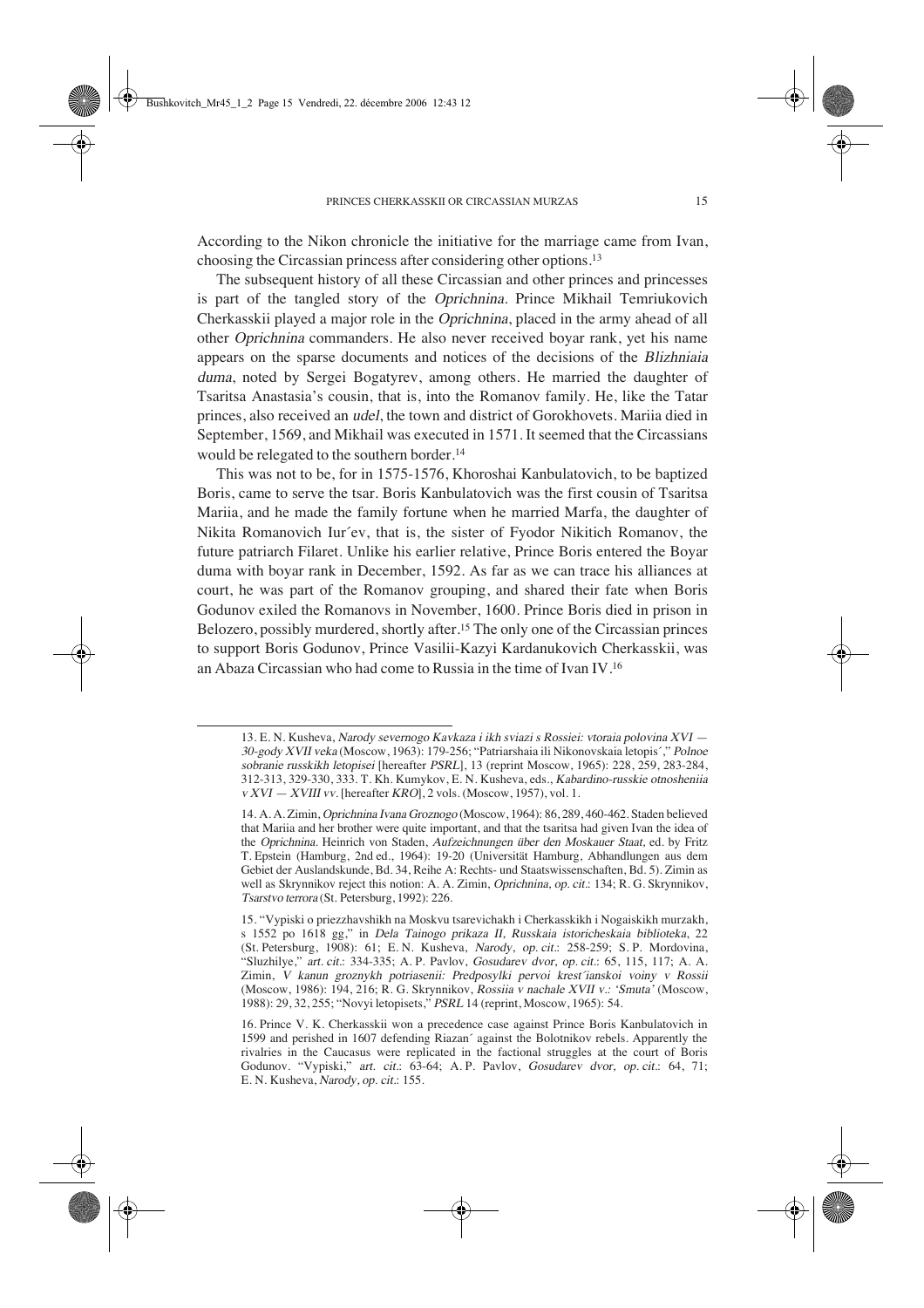Prince B. K. Cherkasskii was not the only Circassian prince, for in 1592 another young Circassian prince came to Moscow, Kanshov, the son of Mamstriuk, who was baptized Dmitrii. Kanshov-Dmitrii sprang from the same family as Tsaritsa Mariia, for Mamstriuk was her brother. In 1578 Ivan IV had tried to make Mamstriuk the ruler of Kabarda, but to no avail. In 1588 Tsar Fyodor tried once again to grant the territory, this time together with Mamstriuk's cousin Kudenet Kanbulatovich. The Circassians chose instead Iansokh, the son of Kaituk, in the following year as the supreme prince. Tsar Fyodor confirmed this choice, but Iansokh was still unsuccessful in establishing his position.17 Mamstriuk himself later perished in a feud with Kazyi Psheapshokov in the 1590's, but his first cousin Kudenet Kanbulatovich lived on to the late 1620's. It was his son, Uruskhan, who came to Moscow about that time and was christened Iakov Kudenetovich in 1624.18

Prince Dmitrii Mamstriukovich Cherkasskii was already a moskovskii dvorianin in the 1590's, and figured in the Smuta in 1608-1610 in the entourage of Filaret Romanov. He became a boyar in 1619, on the return of Filaret. The next year he married Elena, the daughter of the diplomat, okol´nichii, and poet Aleksei Ivanovich Ziuzin and died after a long career in 1651. Prince Iakov Kudenetovich appears in the records in the boiarskaia kniga of 1627 as a stol´nik, and made boyar rank only in 1645, early in the reign of Tsar Aleksei, and died in 1666-1667. The third major Circassian prince, Boris Kanbulatovich had died about 1600, but his son Ivan Borisovich, became kravchii sometime later, a position from which Vasilii Shuiskii removed him. In 1613 Prince Ivan Borisovich signed the election charter of Michael as boyar, though he actually received the rank only two months later, and died in 1642.19

During the Smuta the surviving adult Cherkasskiis, Princes Ivan Borisovich and Dmitrii Mamstriukovich had stuck close to the Romanov clan.20 Though Prince Ivan Borisovich was rewarded with boyar rank shortly after the election of Tsar Michael,

<sup>17.</sup> KROI: 34-35, 49-51, 62-64; E. N. Kusheva, Narody, op. cit.: 271-273.

<sup>18.</sup> KRO I: 136. Kusheva believed that Kazyi may have opposed the more pro-Russian stance of Mamstriuk at this point, though in 1578 he had joined Kanbulat in requesting Russian aid against the Crimeans. E. N. Kusheva, Narody, op. cit.: 258, 285.

<sup>19.</sup> A. P. Pavlov, Gosudarev dvor, op. cit.: 115; S. F. Platonov, Ocherki po istorii Smuty v Moskovskom gosudarstve XVI-XVII vv., 4<sup>th</sup> ed. (St. Petersburg, 1910): 294, 347, 395, 529; R.O. Crummey, Aristocrats, op. cit.: 180, 182; S. D. Sheremetev, "Riadnaia zapis´ Eleny Alekseevny Ziuzinoi (zheny kniazia Dmitriia Mamstriukovicha Cherkasskogo)," Izvestiia russkogo genealogicheskogo obshchestva, vyp. 3, materialy: 97-99. Though Ziuzin (who died in 1618-1619) had not been an aristocrat, the boyar Prince Grigorii Petrovich Romodanovskii and Prince Danilo Ivanovich Dolgorukii (later an okol´nichii, and died young) were both witnesses to the agreement. On Ziuzin see V. K. Ziborov, "Ziuzin, Aleksei Ivanovich," in D. S. Likhachev, ed., Slovar´ knizhnikov i knizhnosti Drevnei Rusi, vyp. 3 (XVII v.), ch. 1 (St. Petersburg, 1992): 406-407. He went to announce Tsar Michael's election to King James of England in 1614 and was one of the Russian delegates to the negotations with Sweden at Stolbovo in 1617.

<sup>20.</sup> Prince Ivan Borisovich Cherkasskii's sister Irina married F. I. Sheremetev (boyar 1605- 1649). F. I. Sheremetev was generally a pro-Romanov figure through the Smuta. R. O. Crummey, Aristocrats, op. cit.: 179-180; P. Dolgorukov, Rossiiskaia rodoslovnaia kniga (St. Petersburg, 1854-1857), IV: 38; S. F. Platonov, Ocherki, op. cit.: 433.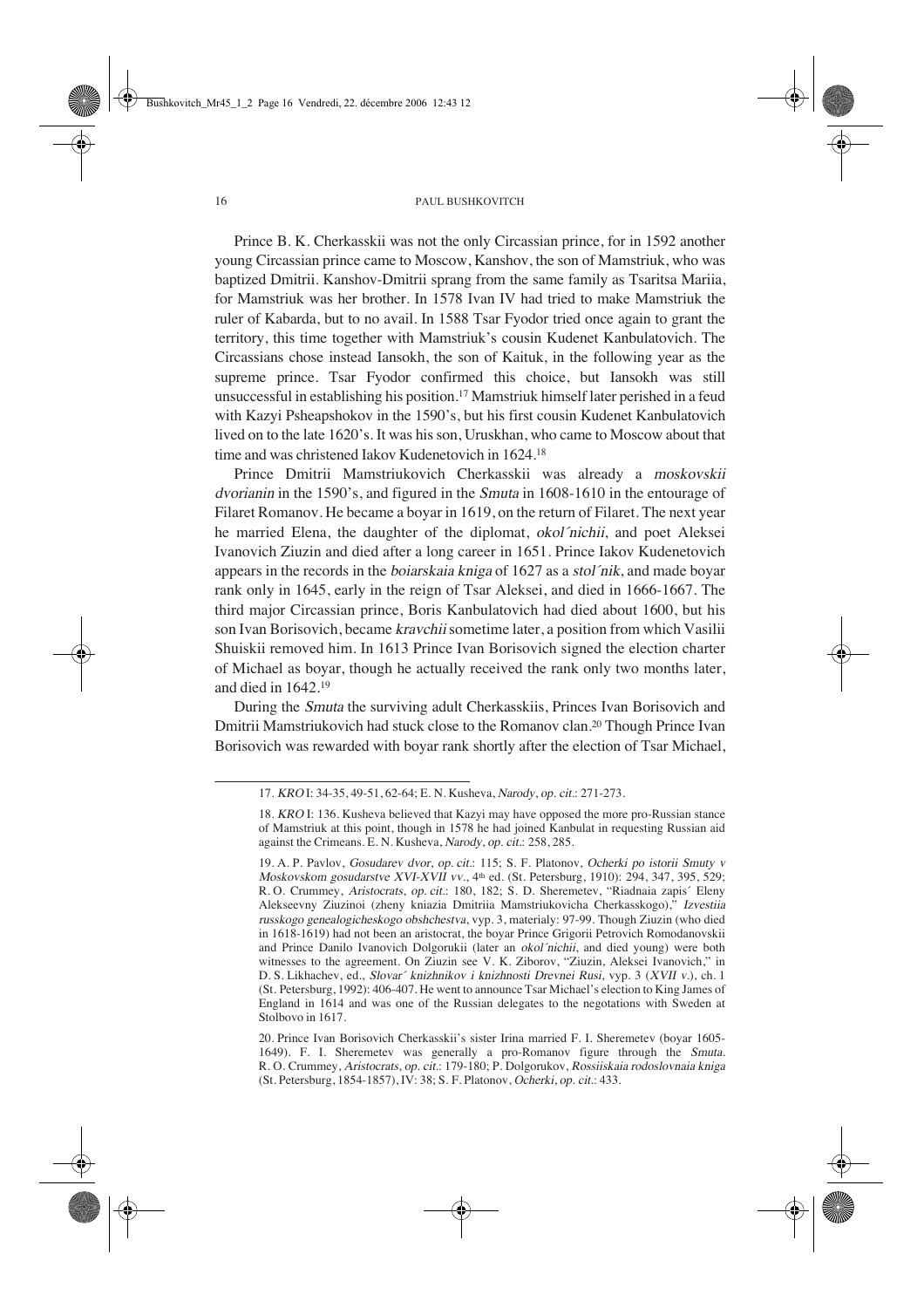he was not yet prominent, for this was the time of the preeminence of the Saltykovs at court. The return of Filaret in 1619, his election to the patriarchal throne and his de facto assumption of the reins of government changed his situation and that of his cousin Dmitrii. Isaac Massa, in a 1624 report for the Swedish government, reported that Prince Ivan Borisovich Cherkasskii was the head of the "military council," in fact of the Musketeers Chancellery (streletskii prikaz, 1623-1642), and of the Apothecary Chancellery (1623-1637), an absolutely crucial position of trust as it dealt with the tsar's doctors. He also headed the Mercenary Chancellery (1624-1642) and the Great Treasury (1622-1642) "In general they think that he shall receive the whole direction of the government." He was the only boyar to support Filaret's desire for war with Poland in 1630-1632. His power ended only with his death in 1642, though his brother-in-law F.I. Sheremetev replaced him as effective leader until the death of Tsar Michael in 1645.21 The boyar Prince Dmitrii Mamstriukovich ran the Kazan´ palace from 1624 to 1634, that is he administered the whole of the Volga region and the Russian forts on the Terek river and handled relations with the Circassians. Thus he was also in charge of Siberia (the Siberian office was separate only from 1637) during the 1624 reforms of Prince Iurii Ensheevich Suleshov, the son of a Crimean Tatar murza who came to Russia in Tsar Fyodor's time.22

By the reign of Tsar Aleksei Mikhailovich Prince Ivan Borisovich was dead with no heirs and had left his estate to Prince Iakov Kudenetovich Cherkasskii. Dmitrii Mamstriukovich played no important role in those years (he died in 1651), and also left his estate to Prince Iakov Kudenetovich, as did Prince Iu. E. Suleshev.23 Prince Iakov Kudenetovich remained a central figure at court. He played a major role in the factional politics of 1645-1650 (allied with Nikita Romanov, opposing Boris Morozov), keeping continuity to a large extent with the

23. R. O. Crummey, Aristocrats, op. cit.: 122.

<sup>21.</sup> From 1638 to 1642 Cherkasskii's colleague in the Musketeers Chancellery, the Mercenaries Chancellery, and the Great Treasury was his brother-in-law the boyar F. I. Sheremetev, who continued as head in all these offices after Cherkasskii's death. Paul Bushkovitch, "The court of Tsar Michael in Swedish sources, 1619-1634," Forschungen zur osteuropäischen Geschichte, 58 (Wiesbaden, 2001): 235-242; S. K. Bogoiavlenskii, Prikaznye sud´i XVII veka (Moscow-Leningrad, 1946): 13-14, 24-25, 54-55, 164-165; R.O. Crummey, Aristocrats, op. cit.: 180. "Knees Ivan Borisovits Tsercaski hoffm[eester] is oock t'hooft van de gantsche Crychsraatt curateur van de appteck des Grootvorsten schattsm[eester] ende men meenpt oock vastelyck datt hy t'gantsche bewint des Rycx zall crygen…" Svenska riksarkivet, Extranea 156.1; V. F. Rzhiga, "Soobshchenie iz dvukh shvedskikh istochnikov," Deistviia Nizhegorodskoi gubernskoi Uchenoi arkhivnoi kommissii, 1 (Nizhnii Novogorod, 1913): 20 (with errors).

<sup>22. &</sup>quot;Vypiski," art. cit.: 62. The Suleshov clan in Crimea functioned as amiats for Russia in the later sixteenth and early seventeenth centuries, providing practical aid to Russian envoys and often serving as Crimean ambassadors to Russia. A. A. Novosel´skii, Bor´ba Moskovskogo gosudarstva s tatarami v pervoi polovine XVII v. (Moscow-Leningrad, 1948): 19 (1563, Sulesh), 47-48 (1602, Akhmet Suleshev), 83-84 (1614, Akhmet Suleshev), 102-103 (1620, bey Ibreim pasha Suleshev), 108 (1623, same), 191-192 (1631, Ali Suleshev); KRO I: 17-19, 21- 22, 30 (1571). Prince Iurii Ensheevich was part of this clan and brother-in-law to the Boris and Mikhail Mikhailovich Saltykov, with tsaritsa Marfa the major figures at court in 1613-1620: P. Bushkovitch, "The court", art. cit.: 237; P. Dolgorukov, Rossiiskaia rodoslovnaia kniga, op. cit., II: 71. The Suleshev reforms involved the substitution of land grants to garrison soldiers in the Siberian forts for previous salaries paid in grain. See S. V. Bakhrushin, "Voevody Tobol´skogo razriada v XVII v.," Nauchnye trudy, vol. 3 (Moscow, 1955): 265-273.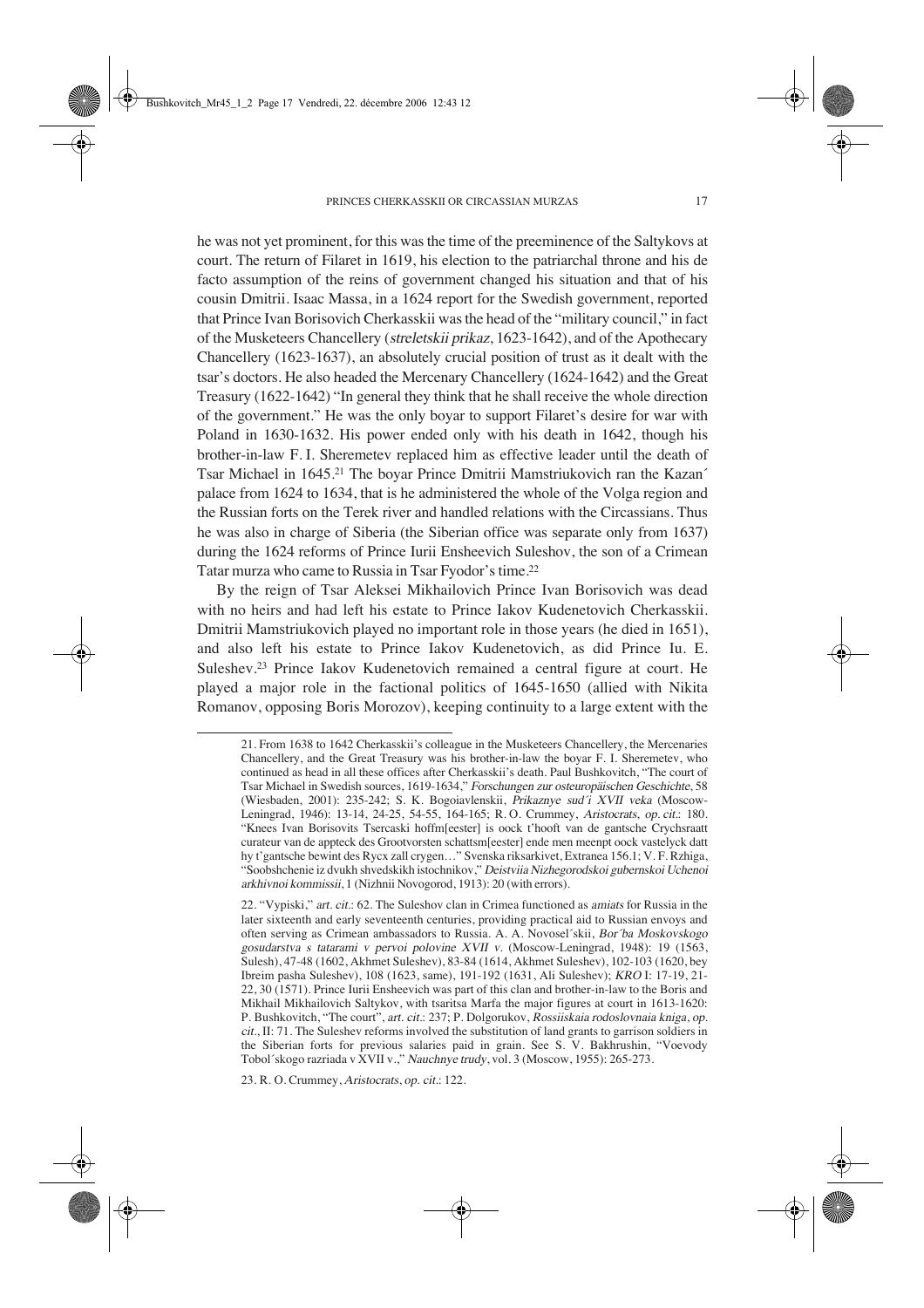Cherkasskii-Sheremetev group of Tsar Michael's time. During the 1648 Moscow revolt Tsar Aleksei placed him in charge of the Musketeers Chancellery, replacing Morozov, a move which suggests that the Caucasian prince was popular with the army and the crowd. On Morozov's return in the autumn he lost the position to the tsar's brother-in-law Il´ia Miloslavskii. Prince Iakov Kudenetovich also, along with Nikita Ivanovich Romanov, did not sign the 1649 Conciliar Law Code. Nevertheless, Cherkasskii served as an important general in the war against Poland of 1653-1667, commanding the Great Regiment in 1654-1655. He died in 1666.24

The Cherkasskiis were not only prominent in government and the army, they were also the single richest boyar clan in Russia, a status more remarkable given the small size of the clan. In 1646 the clan owned 11,855 serfs, and by 1678 the number had grown to an astonishing 29,198. By contrast, the princes Dolgorukii, second wealthiest in 1678, possessed 13,861 and princes Golitsyn in the third place possessed 12,527. In part their wealth came from favor at court, but also from their clan solidarity. As Robert Crummey put it, "they had no qualms about leaving their property to comparatively distant relatives as long as it remained in the possession of the family group." The result was that Prince Mikhail Iakovlevich Cherkasskii, the son of Prince Iakov Kudenetovich, was the single richest man in late seventeenth century Russia.25

### A new generation

The first group of Circassians who came to Moscow in the second half of the sixteenth century were the relatives, children or nephews, of one of the chief princes of Kabarda, Temriuk, son of Idar. This clan had tried to maintain its supremacy over Kabarda but by the early seventeenth century had decisively failed. After their defeat by Kazyi Psheapshokov, who withdrew toward the Kuban´, the strongest ruler in Kabarda was Sholokh Tapsarukov, whose original base was in Malaia Kabarda and who lasted until 1615. The second group of Circassian princes who came to Russia later in the seventeenth sprang from another branch of the house of Idar, but were no longer powerful figures in Kabarda. They were the descendants of Zhelegot, the brother of Temriuk and Kanbulat. Zhelegot's one son Kanklych had two sons, the first died without heirs, the second was Sunchelei. Sunchelei came to live in Terskii gorodok about 1600, escaping from the defeat of Temriuk and Kanbulat.26 The Russian town of Terskii gorodok, since 1588 no

<sup>24.</sup> P. P. Smirnov, Posadskie liudi i ikh klassovaia bor´ba do serediny XVII veka, 2 vols. (Moscow-Leningrad, 1947-1948), vol. 2: 19, 190-193, 196-215; V. Beneshevich, "Cherkasskii, kniaz´ Iakov Kudenetovich," Russkii biograficheskii slovar´, Chaadaev-Shvitkov (St. Petersburg, 1905): 220-224; O. A. Koshelev, "Leto 1645 goda: Smena lits na rossiiskom prestole," Kazus 1999 (Moscow, 1999): 148-170.

<sup>25.</sup> O. A. Shvatchenko, Svetskie feodal´nye votchiny v Rossii vo vtoroi polovine XVII veka (Moscow, 1996): 106-107, 122, 130-132, 262, 264, 282; R. O. Crummey, Aristocrats, op. cit.: 114-115, 121-122.

<sup>26.</sup> E. N. Kusheva, Narody, op. cit.: 285; KRO I: 89, 385, 399.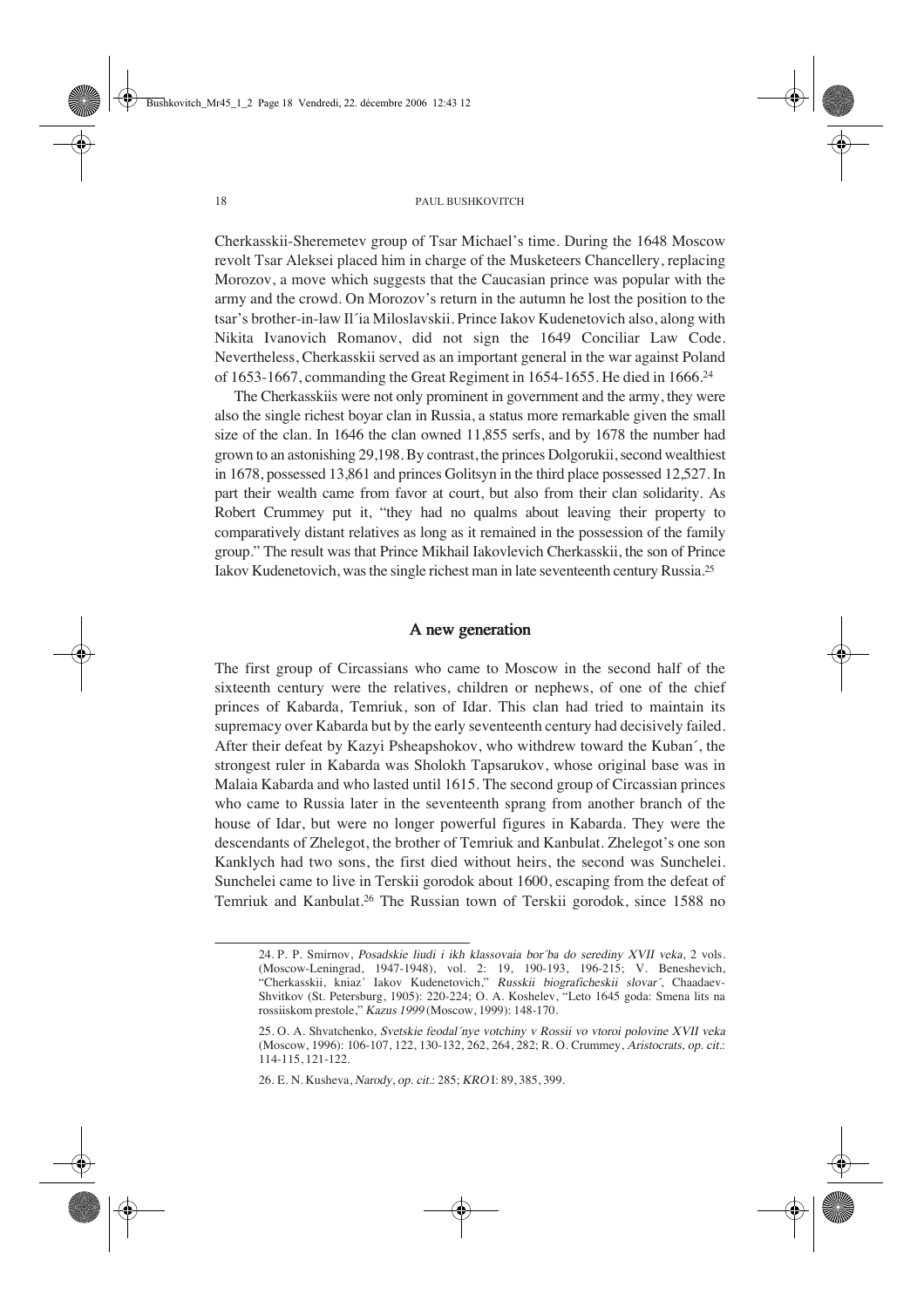longer near present-day Grozny, had been moved farther down the river to a site in present-day northern Dagestan.27

The victor in the 1590's, Kazyi Psheapshokov, seems to have been more pro-Crimean than his opponents (or at least more subject to Crimean pressure). Nevertheless, he once again swore loyalty to the new Tsar Michael after the Smuta, but perished in November 1616 in a battle with his Circassian enemies and the Great Nogais. In Kabarda after 1616 the principal chieftain was Aleguko Shogenukov, the nephew of Kazyi Psheapshokov. Russian sources even refer to this part of Great Kabarda as "Kazyeva Kabarda." Aleguko Shogenukov was generally hostile to Sunchelei's descendants and though he swore loyalty to Tsar Michael in 1619, he was inclined to favor Crimea rather than Russia without fully breaking ties with either. He lasted in this position until the 1650's.28 Thus the house of Idar no longer played a major role in Bol´shaia Kabarda itself. In Malaia Kabarda by contrast the Russians had a stronger position, which reflected holdings by the house of Idar and proximity to Terskii gorodok. Back in Terskii gorodok Sunchelei and his descendants retained their position; its princes were the lords of all the non-Russians of the area, Circassians, Chechens and others not under Dagestani rulers. Sunchelei was last mentioned in 1626, but his widow Zhelegosha remained an important figure into the 1640's. Olearius met her in 1636 on his way to Persia and had the impression that she was in charge of the family affairs, including a project to marry her daughter Uvzhugta to the Shah of Iran Safi I (1629-1642) and supervising her son Mutsal.29 She also sent two other sons to the Russian court, one who died young and the other Mutsal's brother Sunchelei Suncheleevich, baptized Grigorii. Grigorii (Sunchelei) Suncheleevich first appears in Russian court records as a rynda and stol´nik carrying the tsar's saadak in the first pilgrimage of Tsar Aleksei as tsar to the Trinity Monastery in September, 1645. He was married to Princess Praskov´ia Nikitichna Odoevskaia, the daughter of one of Russia's most influential and best educated boyars. He became a boyar himself in 1657 and perished in 1672. Prince Grigorii Suncheleevich seems to have held no major office in Moscow, but was voevoda in Astrakhan´ in 1660-1663.<sup>30</sup>

<sup>27.</sup> In 1571 Ivan IV had bowed to Ottoman demands and abandoned the first Terskii gorodok. E. N. Kusheva, *Narody*, op. cit.: 255-256, 269.

<sup>28.</sup> KROI: 97, 402, 406; E. N. Kusheva, Narody, op. cit.: 129-130.

<sup>29.</sup> KRO I: 108, 200-202, 211, 219; Adam Olearius, Vermehrte newe Beschreibung der Muscowitischen und Persischen Reyse (Schleswig, 1656, reprint, Tübingen, 1971): 393. The Circassian genealogies (see below) record that Uvzhugta married the Shah, presumably Safi I, KRO I: 385. See also Cambridge history of Iran, op. cit., 6: 278-288. I have been unable to confirm or deny the claim from Persian records accessible to me. I wish to thank my Yale colleagues Profs. Abbas Amanat and Adel Allouche for assistance in this matter. Their searches were no more fruitful.

<sup>30.</sup> Dvortsovye razriady [hereafter DR], 4 vols. (St. Petersburg, 1850-1855), vol. III (1852): 13; R.O. Crummey, Aristocrats, op. cit.: 192; A. P. Barsukov, Spiski gorodovykh voevod i drugikh lits voevodskogo upravleniia Moskovskogo gosudarstva XVII stoletiia (St. Petersburg, 1902): 10. Princess Praskov´ia died in 1658, judging from the donation (700 rubles) to the Trinity Monastery in July of that year: E. N. Klitina, T. N. Manushina, T. V. Nikolaeva, eds., Vkladnaia kniga Troitse-Sergieva monastyria (Moscow, 1987): 110; Paul Bushkovitch, "Cultural change among the Russian boyars 1650-1680: New sources and old problems," Forschungen zur osteuropäischen Geschichte, 56 (Wiesbaden, 2000): 104.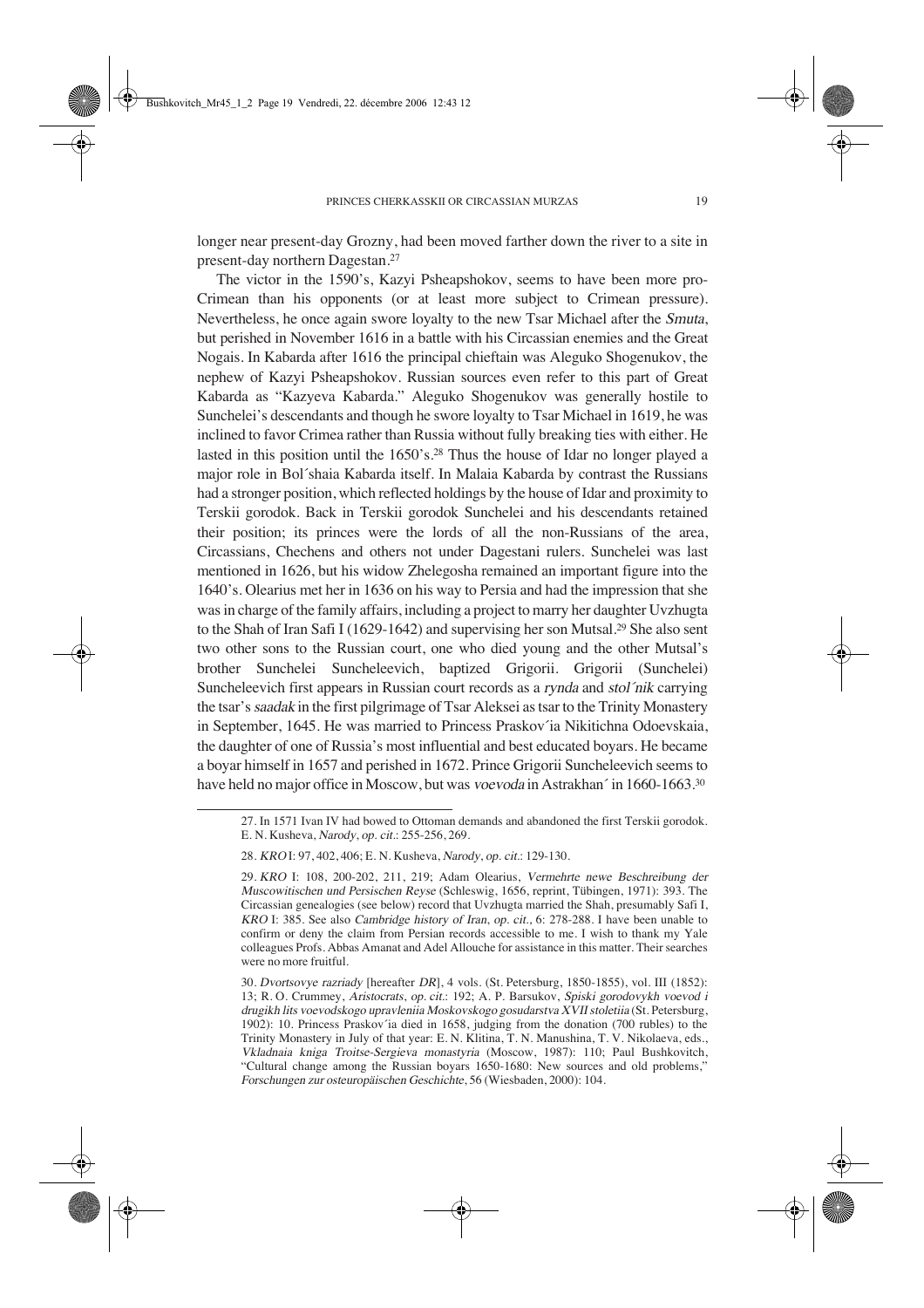On the Terek, Zhelogosha disappears about 1643, and from then on into the 1650's it was her son Mutsal who was in charge, with a large household and many dependents in and around Terskii gorodok. Mutsal's son Kasbulat remained in Terskii gorodok, and was the principal figure on the Russian side in the area through 1681-1682. Tsar Aleksei specifically granted him lordship over the Circassians and Chechens who served the Russians on the Terek in September, 1661. The chief object of the Russians in the area was the maintenance of an alliance with Kabarda, which seems to have been increasingly difficult.31 Mutsal also had a brother, Aleguka Suncheleevich, whose son Mikhail also ended up in Russia somewhat later. Prince Mikhail Alegukovich was a stol´nik by 1665, boyar 1676-1677, and died about 1712.32 Prince Mikhail Alegukovich was thus the nephew of the boyar Prince Grigorii Suncheleevich, of Prince Mutsal Suncheleevich on the Terek, and perhaps of one of the wives of the Shah of Iran. Prince Mikhail married the last Princess Pozharskaia, Evdokiia Ivanovna, the widow of stol´nik Semen Nikitich Boborykin.<sup>33</sup>

Prince Mikhail Alegukovich was a major political actor in Russia for a generation. He was voevoda in Novogorod in 1674-1676, after which he made boyar. He commanded the Bol´shoi polk against the Turks and Crimeans in 1679, may have participated in other campaigns of the Chigirin war of 1677-1681, and in 1681 was voevoda of Kazan´. In 1682 he was one of the boyars of the Naryshkin faction during the revolt of the strel´tsy. During Sofia's regency he continued to lead the Naryshkin faction together with Peter's mother Tsaritsa Natal´ia and Prince Boris Alekseevich Golitsyn. In 1683 he helped Prince Boris to intrigue with the Danish ambassador to derail Sofia and Prince Vasilii Vasil´evich Golitsyn's foreign policy. In the same year Cherkasskii clashed with Prince Vasilii Golitsyn during the annual September pilgrimage to the Trinity Monastery, a clash so sharp that they drew daggers and were separated with difficulty. The Danish resident Heinrich Butenant, a Naryshkin ally, reported that Cherkasskii was an "unruly head, a Tatar mirza by birth." In the fall of 1686 Sofia seems to have considered him to command the expedition against Crimea planned for the next year, since Cherkasskii was experienced in Turkish War of 1676-1680. As we know Sofia gave the position to V. V. Golitsyn, who failed at the attempt. When Peter went to the

<sup>31.</sup> V. N. Sokurov, "O kharaktere russko-kabardinskikh politicheskikh sviazei v 70-kh godakh XVII veka," Sbornik statei po istorii Kabardino-balkarii, vyp. 10 (Nal´chik, 1976): 3-14; KRO I: 192-197, 209-211, 264-269, 304-306, 315 (last mention, spring, 1653), 325-326 (grant to Mutsal).

<sup>32.</sup> DR III: 599; R.O. Crummey, Aristocrats, op. cit.: 200; KRO I: 360; P. Dolgorukov, Rossiiskaia rodoslovnaia kniga, op. cit., IV: 39; [P. I. Ivanov], Alfavitnyi ukazatel´ familii i lits, upominaemykh v boiarskikh knigakh (Moscow, 1853): 455.

<sup>33.</sup> Prince Mikhail Alegukovich's connections among the Russian elite were many. By 1679 he had acquired a client in the *okol* nichii Prince Danilo Stepanovich Velikogo-Gagin, and in 1694 he married his son Prince Boris to Princess Marfa Stepanovna Romodanovskaia, the niece of Prince Boris Alekseevich Golitsyn. N. N. Kashkin, "Stolptsy kniazei Cherkasskikh," Izvestiia russkogo genealogicheskogo obshchestva, vyp. 2 (1903), otdel III: 5-7; P. Dolgorukov, Rossiiskaia rodoslovnaia kniga, op. cit., I: 285-286.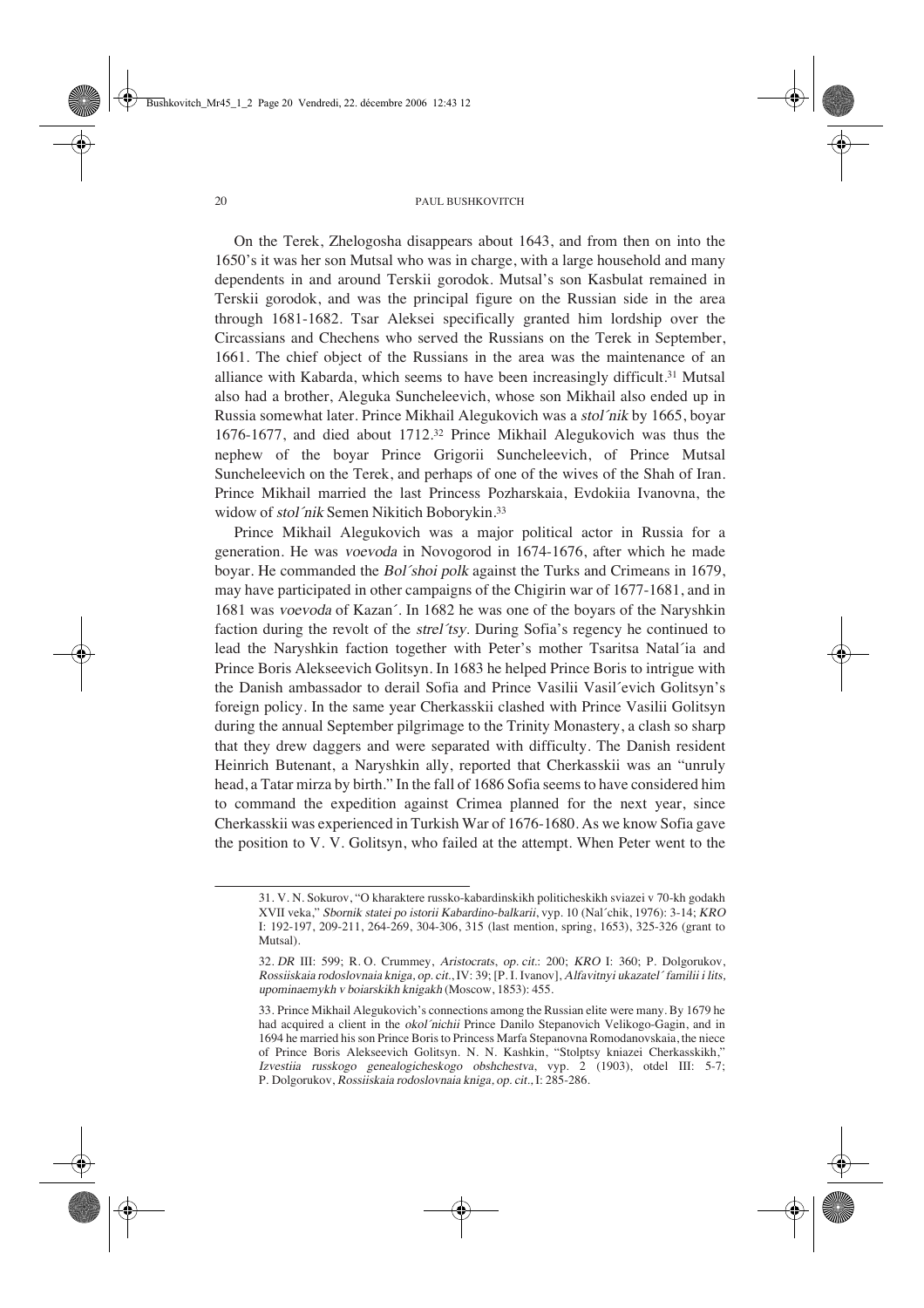Trinity Monastery in August, 1689, to carry out his coup against Sofia, Cherkasskii went with him. In the ensuing first decade of Peter's reign, Prince Mikhail Alegukovich was a major figure. Peter originally wanted him as supreme commander for the second Azov campaign of 1696, but had to appoint M. S. Shein instead. Prince Mikhail Alegukovich was simply too old for such a rigorous expedition. He was still sufficiently prominent in 1700 that the book copyist and apocalyptic prophet Grigorii Talitskii thought that the people would soon turn to Prince Mikhail as a new tsar to replace the Antichrist Peter. In later years the Don Cossacks saw Cherkasskii as a patron, implying that he still had some role right up to his death.<sup>34</sup>

At the end of the seventeenth century the situation changed on the Terek and in Kabarda. From 1671 Crimea was on the offensive, raiding Kabarda and making local alliances. The last 20 years of the century in Terskii gorodok are extremely obscure, and it may have been in decline as a center. Kasbulat Mutsalovich's successor as Circassian prince in Terskii gorodok was Saltanbek Kanbulatovich, granted lordship over the Circassians and Chechens serving the tsar in 1682. His daughter Tauka Saltanbekovna held on into the 1690's.35

Events during Peter's reign are not much clearer. The Crimeans staged several major raids, the most important in 1708. In 1711 Peter tried a diversion for the Pruth campaign from Kabarda to the Kuban´ against Crimea, but nothing came of it. The leader of that diversion was the only new Circassian prince to come to Moscow, the illfated Alexander Bekovich-Cherkasskii. His place among the Circassian princes is obscure, but was certainly not a close relative of either group that had settled in Moscow earlier in the seventeenth century. Later Peter sent Bekovich-Cherkasskii off to Khiva where he was killed in 1717.36 After the Bekovich-Cherkasskii episode in Kabarda, the area seems to have split between two rival clan groupings, one seeking Crimean aid and the other continuously appealing for Russian help. The 1739 Russo-Ottoman treaty recognized Kabarda's independence from both Russia and Turkey. Though the

<sup>34.</sup> Prince Mikhail Alegukovich was thus in 1679 a colleague of Prince M. Iu. Dolgorukii, commander of the Kazan´ army as head of the Kazan´ Palace, whose letter to him survives. DR IV: 116-118 (1679); A. P. Barsukov, *Spiski, op. cit.*: 89, 155; Paul Bushkovitch, *Peter the* Great: The struggle for power 1671-1725 (Cambridge, 2001): 141-142, 149-151, 153, 159, 181, 185-186, 205-206, 222-223; N.-N. Kashkin, "Stolptsy," art. cit.: 7-9, 14-15.

<sup>35.</sup> V. N. Sokurov, "Iz istorii vzaimootnoshenii Kabardy i Kryma v kontse XVII — nachale XVIII veka," Sbornik statei po istorii Kabardino-Balkarii, vyp. 10 (Nal´chik, 1976): 27-40; KRO I: 247, 376; E. N. Kusheva, Russko-chechenskie otnosheniia: vtoraia polovina XVI — XVII v. (Moscow, 1997): 249.

<sup>36.</sup> KRO II: 3-15; P. Dolgorukov, Rossiiskaia rodoslovnaia kniga, op. cit, IV: 43; V. Beneshevich, "Cherkasskii, Aleksandr Bekovich," Russkii biograficheskii slovar´, Chaadaev-Shvitkov (St. Petersburg, 1905): 177-183. He married a Princess Golitsyn, daughter of Prince Boris Golitsyn. P. Dolgorukov, Rossiiskaia rodoslovnaia kniga, op. cit., I: 288; Johann Georg Korb, Diarium itineris in Moscoviam: 65-66; trans. Edmund Leingärtner, Tagebuch der Reise nach Rußland (Graz, 1968): 70. By later eighteenth century reports Bekovich Cherkasskii was the son of Saltan-bek Aslan murza and brother of Tauka Saltanbekovna. He came to Moscow on the invitation of Princess A. V. Cherkasskaia, widow of Prince Petr El'murzich. S. V. Liubimov, "Kniaz´ia Bekovich-Cherkasskii, Materialy dlia rodoslovnoi," Letopis´ Istoriko-rodoslovnogo obshchestva v Moskve, 1-4 (41-44) (1915): 45-47. Prince Petr El´murzich had arrived in Moscow about the same time as Prince Grigorii Suncheleevich: KRO I: 385, 418.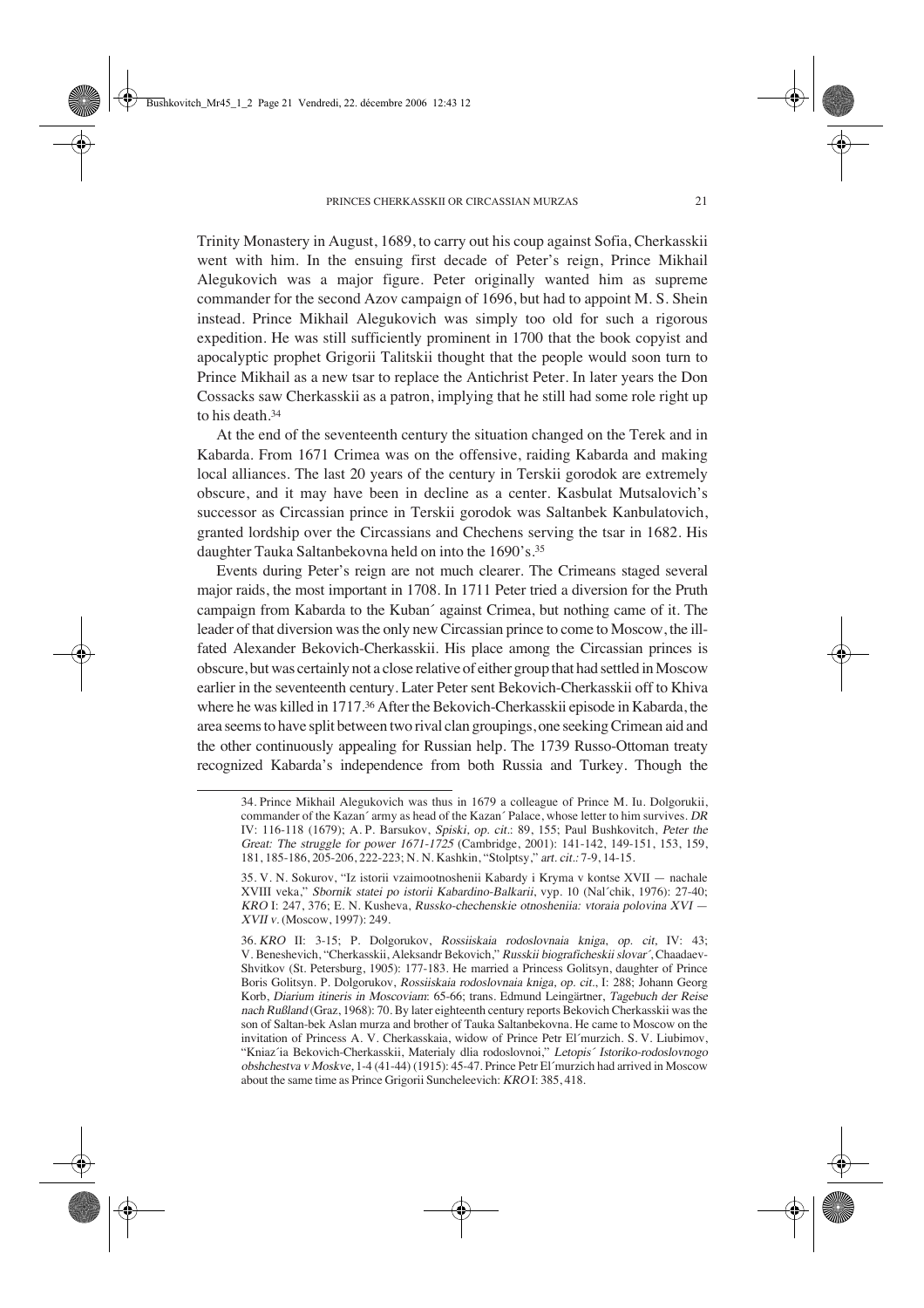Russians remained in the area, they have made little attempt to further penetrate Kabarda until after the Treaty of Kuchuk-Kainardzha. The treaty gave Russia hegemony over Crimea itself and thus indirectly (Russia argued) over Kabarda.<sup>37</sup>

The families that had settled in Russia continued to play a major political role. While Prince Grigorii Suncheleevich had only one son, Danilo, who, in turn, had no descendants, the line of Prince Iakov Kudenetovich flourished. His son Mikhail Iakovlevich was governor of Tobol´sk in 1700-1709, held other important positions, and died in 1712. He was extremely prolific, having one son and four daughters who lived to adulthood. The son, Prince Aleksei Mikhailovich Cherkasskii (1680-1742) was a major figure, playing a central role in Russian politics in the 1720's and 1730's. Prince Mikhail Alegukovich's descendants were undistinguished in the eighteenth century, but they produced the best known Prince Cherkasskii of the nineteenth century, Prince Vladimir Aleksandrovich (1824- 1878), who was involved on the liberal side of the Editorial Committee that ultimately produced the emancipation statute of the peasants of 1861.38

In Peter's time the central role of the Circassian princes in the Russian ruling elite came to an end. Russia's role in Kabarda from about 1640 to about 1730 was in retreat. In the sixteenth century it had been the chief princes of Kabarda whose sons came to Moscow, but there seems to have been a hiatus from 1600 to about 1650, and the second group came not from Kabarda but from the Circassian princes serving the Russian tsar in Terskii gorodok. Part of the explanation may be the arrival of the Kalmyks in 1634, who displaced the Nogais and changed the whole ethno-political situation of the southern steppe. With powerful steppe allies in the Kalmyks, the Russians had less need of the Circassians. At the same time, the Crimeans increased their pressure on Kabarda. The increased Crimean presence coming on top of the Russian expansion to the Terek seems to have put an end to Circassian political dominance in the north Caucasus by 1700. When some of the Kabarda princes were again asked for Russian help in the 1720's, the request did not come with the dispatch of their sons to Russia to join the Russian aristocracy.39 At that level the tie was never reestablished. For a century and a half, however, the Circassian princes formed a distinct group of Caucasian, originally Muslim, foreigners at the very pinnacle of Russian society and the Russian state.40

<sup>37.</sup> KRO II: 152-159, 318-319.

<sup>38.</sup> P. Dolgorukov, Rossiiskaia rodoslovnaia kniga, op. cit., IV: 38-41.

<sup>39.</sup> In 1722 Prince Arslan-bek Kaitukin's request for aid came with an offer to send his son and nephew to Russia as hostages (amanat), thus reverting to earlier practice: KRO II: 33-34; M. Khodarkovsky, Frontier, op. cit.: 58.

<sup>40.</sup> There were also lesser Circassian princes who came to Moscow and served the tsars. The Akhamashukov-Cherkasskiis may have come to Russia as early as 1544 but only the last Prince Vasilii Petrovich, made duma rank (okol´nichii) in 1635. He died without heirs in 1651: P. I. Ivanov, Alfavitnyi ukazatel´, op. cit.: 15; R. O. Crummey, Aristocrats, op. cit.: 185. The Egupovich-Cherkasskiis did rather better, starting as stol´niki under Tsar Michael. Their grandchildren were komnatnye stol´niki to Tsar Ivan V and his wife Praskov´ia from about 1686. The family was afterwards undistinguished, and died out in the early ninetheenth century: P.I. Ivanov, Alfavitnyi ukazatel´, op. cit.: 127; P. Dolgorukov, Rossiiskaia rodoslovnaia kniga, op. cit., IV: 43.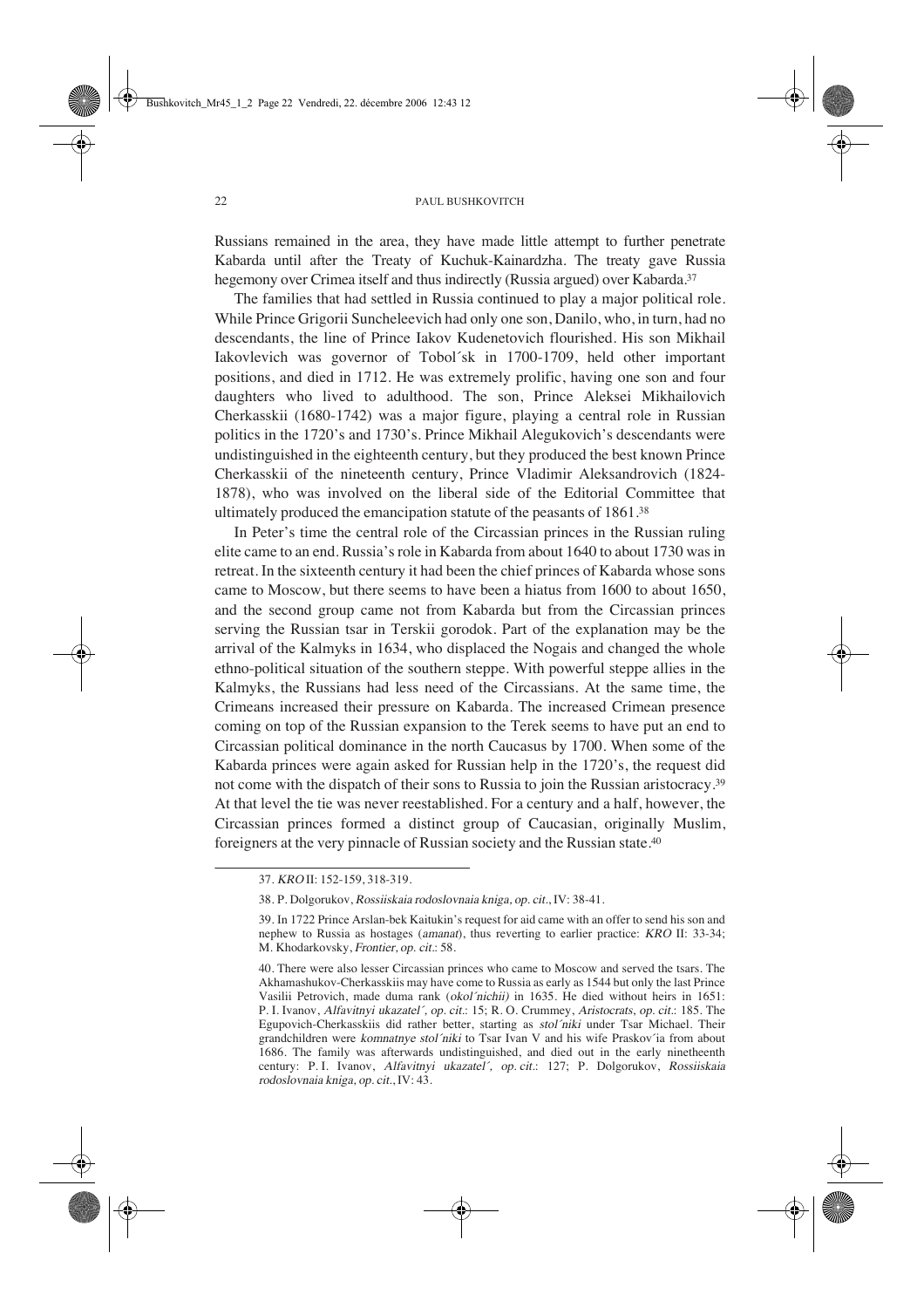### The problem of Circassian identity

The Circassian boyars in Moscow were important as individuals, but they also maintained some features of group identity. They and others were aware of their Caucasian roots and their continuing ties with Kabarda. The sources do not, however, always reflect that identity: in Russian chronicles and the official records of the razriad, there is nothing to indicate that the Circassians were in any way different from other boyars. The official genealogical compilations, in contrast, presented the story not only of their origins but a continuing story of Kabarda. European diplomats and other observers, at least in the later seventeenth century, noted and underlined their exotic origins.

In the sixteenth century, both Russian and European sources consistently say almost nothing about the Circassians in Moscow as foreigners. The account of the establishment of relations with them in the 1550's and the arrival of Mariia Temriukovna in 1561 is completely bland, merely stating that she arrived from the Caucasus, but with no comment even on her conversion to Orthodoxy. Two of the main foreign accounts of the period, those of Schlichting and Taube and Kruse mention Mariia Temriukovna and her brother, but neither describe nor comment on their "foreignness." The only exception to this rule appears to be Heinrich von Staden, who mentioned both, even attributing to Mariia the idea of the Oprichnina soldiers. He also described the death of her brother on Ivan's orders, and noted the presence of Circassians, along with Germans and "Lithuanians" in Moscow as foreign communities.41

Later on the story is no different. Fletcher mentions Prince Boris Kanbulatovich but seemed unaware of his origin. Sir Jerome Horsey barely mentioned the issue. The Western histories of the Time of Troubles, such as those of Isaac Massa or Jacques Margeret, omit the Cherkasskiis.42 The important role of the Cherkasskiis at Tsar Michael's court also elicited no comment about their nationality from the sparse foreign observers of the period, or in the Novyi letopisets. The Swedish diplomatic sources, in 1624 and 1632, have nothing to say particularly about their origins. Olearius mentions them, but goes into detail only in his description of Terskii gorodok. The same is true of the early years of Tsar Aleksei. In Kotoshikhin the Prince Iakov Kudenetovich is quite prominent, but without comment on his birth. Pommerening's account of Russian politics 1648-1650 mentions the Cherkasskii princes frequently, but with no comments about their origins or ethnicity.43

<sup>41.</sup> PSRL 13: 312-313, 333, 339; H. von Staden, Aufzeichnungen, op. cit.: 19-20, 54, 108, 123; Hugh F. Graham, ed. and trans., "A brief account of the character and brutal rule of Vasil´evich, tyrant of Muscovy (Albert Schlichting on Ivan Grozny)," Canadian-American Slavic Studies, 9, nº 2 (Summer, 1975): 227-229; M. G. Roginskii, "Poslanie Ioganna Taube i Ellert Kruze," Russkii istoricheskii zhurnal, 8 (1922): 40-41, 54 [Beiträge zur Kenntnis Rußlands I, 1816].

<sup>42.</sup> Giles Fletcher, Of the Russe Commonwealth, and Sir Jerome Horsey, Travels, in Lloyd E. Berry and Robert O. Crummey, Rude and barbarous kingdom: Russia in the accounts of sixteenth-century English voyagers (Madison, WI, 1968): 181, 265, 331.

<sup>43.</sup> K. I. Iakubov, ed., "Rossiia i Shvetsiia v pervoi polovine XVII v.," Chteniia v Obshchestve istorii i drevnostei rossiiskikh (1898), I: 416 (Pommerening, 24 April 1648), 419 (6 July 1648), 432-433 (30 December 1648); A. Olearius, Vermehrte newe Beschreibung, op. cit.: 253, 393- 394, 739-745; G. K. Kotoshikhin, O Rossii v tsarstvovanie Alekseia Mikhailovicha, ed. G. A. Leont´eva (Moscow, 2000): 44.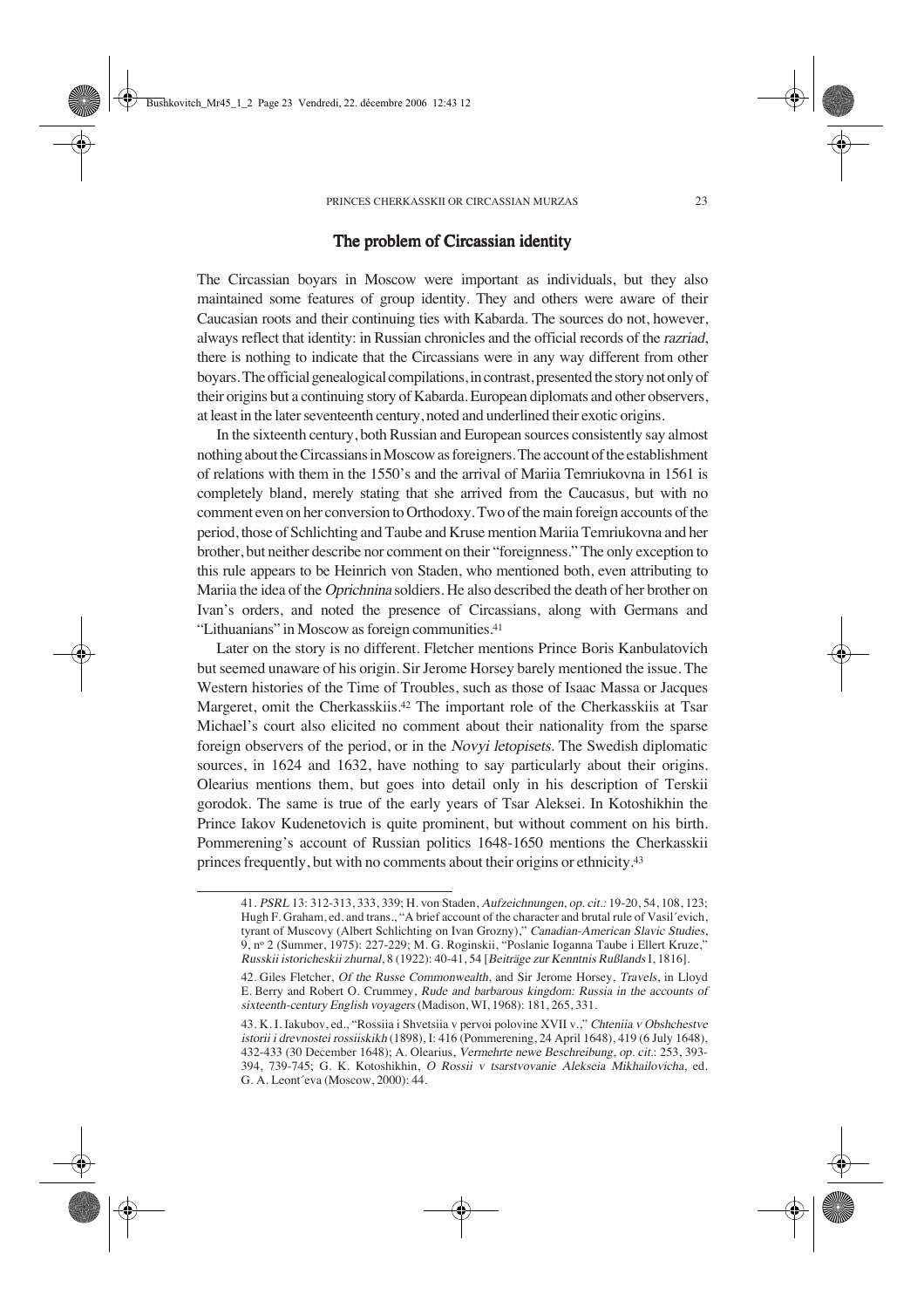At the same time, the Cherkasskis were clearly proud of their origin. This pride is evident from the section on the Circassian princes that appeared in the "Sovereign's genealogy" (Gosudarev rodoslovets), the quasi-official genealogy of the Russian aristocracy. First compiled in the 1555, the collection included genealogies of the Moscow Grand Princes, other Riurikovich princes, the Gediminovich princes in Russia, the Tatar tsarevichi (descendants of Ginghiz Khan), the various untitled Moscow boyar clans, and well as the Grand Princes of Lithuania. The "Sovereign's genealogy" was an official document compiled in large part by the razriad secretary Elizar Tsypliatev, but innumerable copies and excerpts circulated widely in private hands.44 The first redaction was too soon for the Circassians, but the next major redaction, represented in the "Genealogy of Patriarch Filaret" (so called from one of the manuscripts) also lacks the Circassians, though it dates from the reign of Ivan the Terrible.45 It seems that the Circassian princes first appear in the 81-chapter Genealogy variant (izvod) of the original redaction of the "Sovereign's genealogy," a variant compiled about 1655. This variant gives the genealogy of all the Circassian princes, only a small number of whom came to Moscow. The "Russian" Circassians are a handful compared with the dozens of relatives back home, and the text includes many local events from Kabarda that have no apparent bearing on Russia. If read carefully, it is virtually a brief history of Kabarda.46 Thus describing contests for power at the end of the sixteenth century the genealogical form allows the author to tell a complex story. On Prince Dmitrii Mamstriukovich and his brothers it says:

Prince Mamstriuk had three sons, the first son Kanshov murza, in baptism Prince Dmitrii Mamstriukovich. The second [was] Ali murza, childless, and they killed him near Sholokh's settlements [kabaki] when the [Russian] sovereign's people were campaigning under Nikita Vel´iaminov [1621]. The third [was] Kaituk murza, childless, he drowned in the Kuban´ river when he rode for booty against the Abazans.

<sup>44.</sup> M. E. Bychkova, Rodoslovnye knigi XVI-XVII vv. kak istoricheskii istochnik (Moscow, 1975): 32-64. Bychkova insisted on the "official" character of the genealogical books, though she herself acknowledges that many manuscripts were written or owned by various boyars and even lesser folk. Ibid.: 14-16, 60, 110, 114, 117. The 1555 redaction has not been published.

<sup>45.</sup> The patriarchal redaction: Vremennik OIDR, 10: 125-203 (= Rossiiskii gosudarstvennyi arkhiv drevnih aktov — RGADA, f. 181, op. 282) and "Rodoslovnaia kniga sviateishego gosudaria Filareta Nikiticha patriarkha vseia Rossii," Iubileinyi sbornik S.-Peterburgskogo arkheologicheskogo instituta 1613-1913 (St. Petersburg, 1912): 1-106. A copy of another redaction, the early seventeenth century redaction, also lacking the Circassian genealogy is found in Vremennik OIDR, 10: 1-130 (= Gosudarstvennyi istoricheskii muzei — GIM, Sin. 860). Another sixteenth century version may be found in Vremennik OIDR, 10: 204-266, from RGADA, f. 181; M. E. Bychkova, Rodoslovnye, op. cit.: 78, 111.

<sup>46.</sup> Two versions of the Circassian chapters are published in KRO I: 383-387 and S. A. Belokurov, "Snosheniia Rossii s Kavkazom," vyp. 1, 1578-1613, Chteniia v obshchestve istorii i drevnostei rossiiskikh (1888) III: 1-8. These come from RGADA, f. 181, op. 176 (1768, originally belonging to A. M. Pushkin) and f. 181, op. 173 (1664, copied by the stol nik Prince A. I. Lobanov-Rostovskii): M. E. Bychkova, Rodoslovnye, op. cit.: 60, 62-63, 186.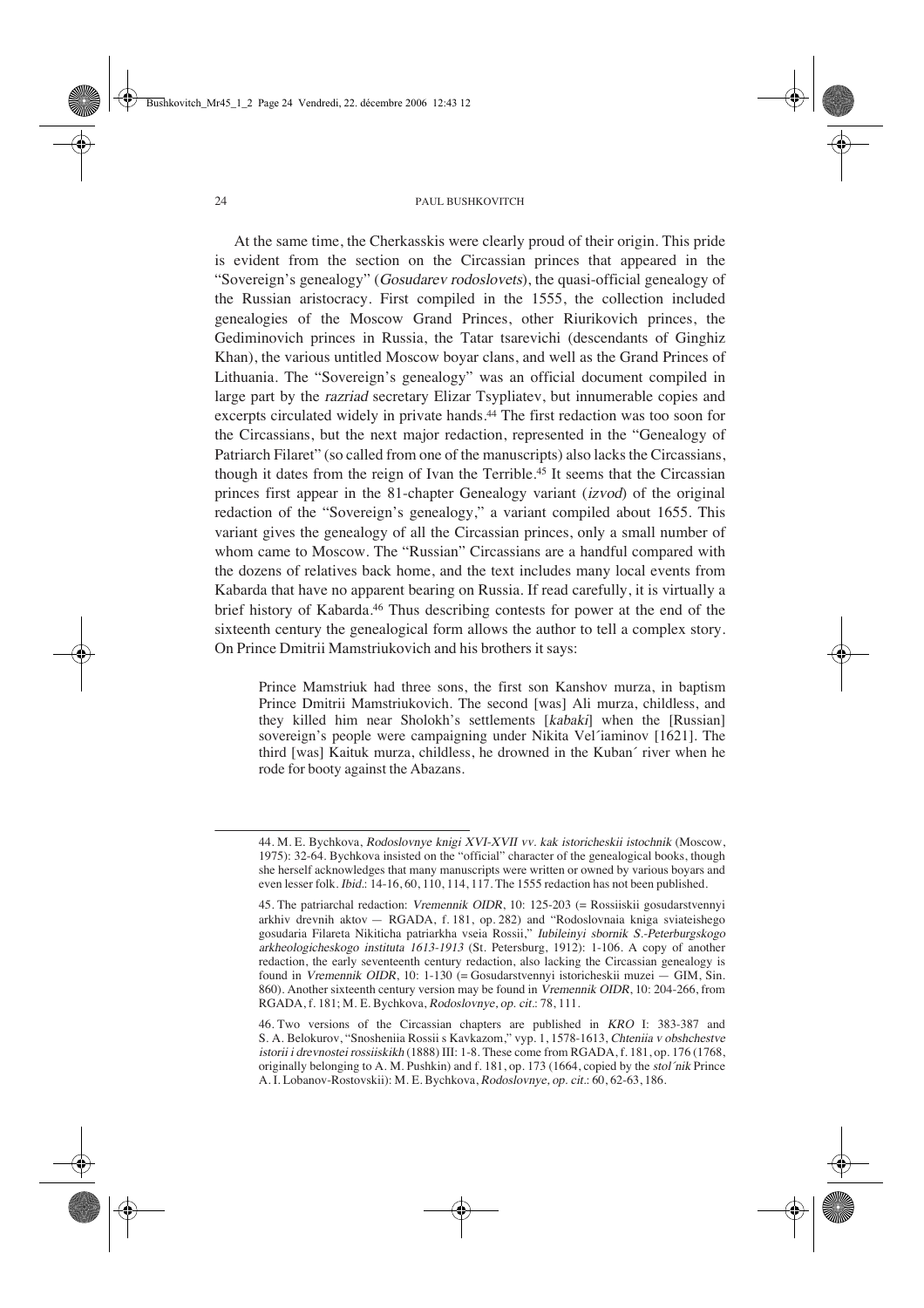The text continues, describing the death of Mamstriuk:

Kazy murza and his brothers killed Domanuk and Mamstriuk, inviting them to drink mead with him, and held them at his house in chains and on the third day he killed them. And Kazy himself with his own and their settlements migrated away and lived in Beslen [northwest of Kabarda] for three years. But Sunchelei and Kudenet and their brothers ran to the Terek, and from those places Sunchelei remained on the Terek. And Mamstriuk was very good and noble, and many feared him in Kabarda, so they killed him from envy.47

In contrast the genealogies of the Tatar and Nogai tsarevichi and princes in the other versions do not include large numbers of people who never came to Russia or recent events among the Tatars and Nogais like those found in the Cherkasskii genealogy. The same is true for the Lithuanian princes.48

These genealogies of the Circassian princes were not obscure sources. There are four early complete manuscripts of the 81-chapter variant, that is, the 1768 manuscript of A. M. Pushkin, and three from the seventeenth century. All of the owners, whose names are inscribed on the manuscripts, came from important aristocratic families. Prince S. V. Romodanovskii, though he never rose above the rank of stol´nik and died young, was the son, nephew, and first cousin of important boyars and military commanders. Iurii Ivanovich Saltykov, a moskovskii dvorianin in 1668, became a boyar in 1689, was a member of the Saltykov clan whose fortunes were made by the marriage of Tsar Ivan V to Praskov´ia Saltykova (the first cousin of Iurii Ivanovich) in 1684. The third was Prince A. I. Lobanov-Rostovskii, a stol´nik since 1658, made okol´nichii in 1676 and died the same year.49 Given the small size of the Russian elite and the vagaries of survival for manuscript books, this is impressive circulation.

The Moscow Circassians also retained ties with Kabarda and may have had some reputation as specialists on the Crimeans, Turks, and other southern peoples. As mentioned above, Prince D. M. Cherkasskii ran the Kazan´ Palace for over a decade, that is, he dealt with his homeland. In 1635 with the Smolensk war over, Tsar Michael began a massive reconstruction of the southern defensive line against the Tatars, and in 1637 put Prince Ivan Borisovich Cherkasskii in charge, presumably until his death. In the 1640's feuding chieftains in Kabarda used their relatives in Moscow to try to

<sup>47.</sup> KRO I: 105, 384-385. "Brat´ia" here probably means cousins, as is often the case in the seventeenth century.

<sup>48.</sup> The Tatar and Nogai genealogies in Vremennik OIDR, 10: 125-130 (patriarchal redaction) have two stories, one the story of Tatar origins misleadingly called "Rod turskikh tsarei" (126- 127), which follows a legendary account of the Turks ("Predislovie rodom turskikh tsarei") and itself contains much legendary detail, and the other simply a genealogy. The latter is called "Rod tsarei Bol´shie Ordy" (127-130) and gives only names. It begins with Chingis Khan and Edigei, identifying those Tatars and Nogais who came to serve the Russian princes and tsars. The sixteenth century genealogy in Vremennik OIDR, 10: 221-222 also has only names.

<sup>49.</sup> M. E. Bychkova, Rodoslovnye, op. cit.: 60-61. P. Dolgorukov, Rossiiskaia rodoslovnaia kniga, op. cit., II: 72-73; R.O. Crummey, Aristocrats, op. cit.: 187, 192, 199, 201, 210. P. I. Ivanov, Alfavitnyi ukazatel´, op. cit.: 233, 357, 365. It is impossible to tell if the Pushkin manuscript reflects earlier texts in the possession of the Pushkin family, but it does demonstrate the survival of information on the Circassian princes into the eighteenth century.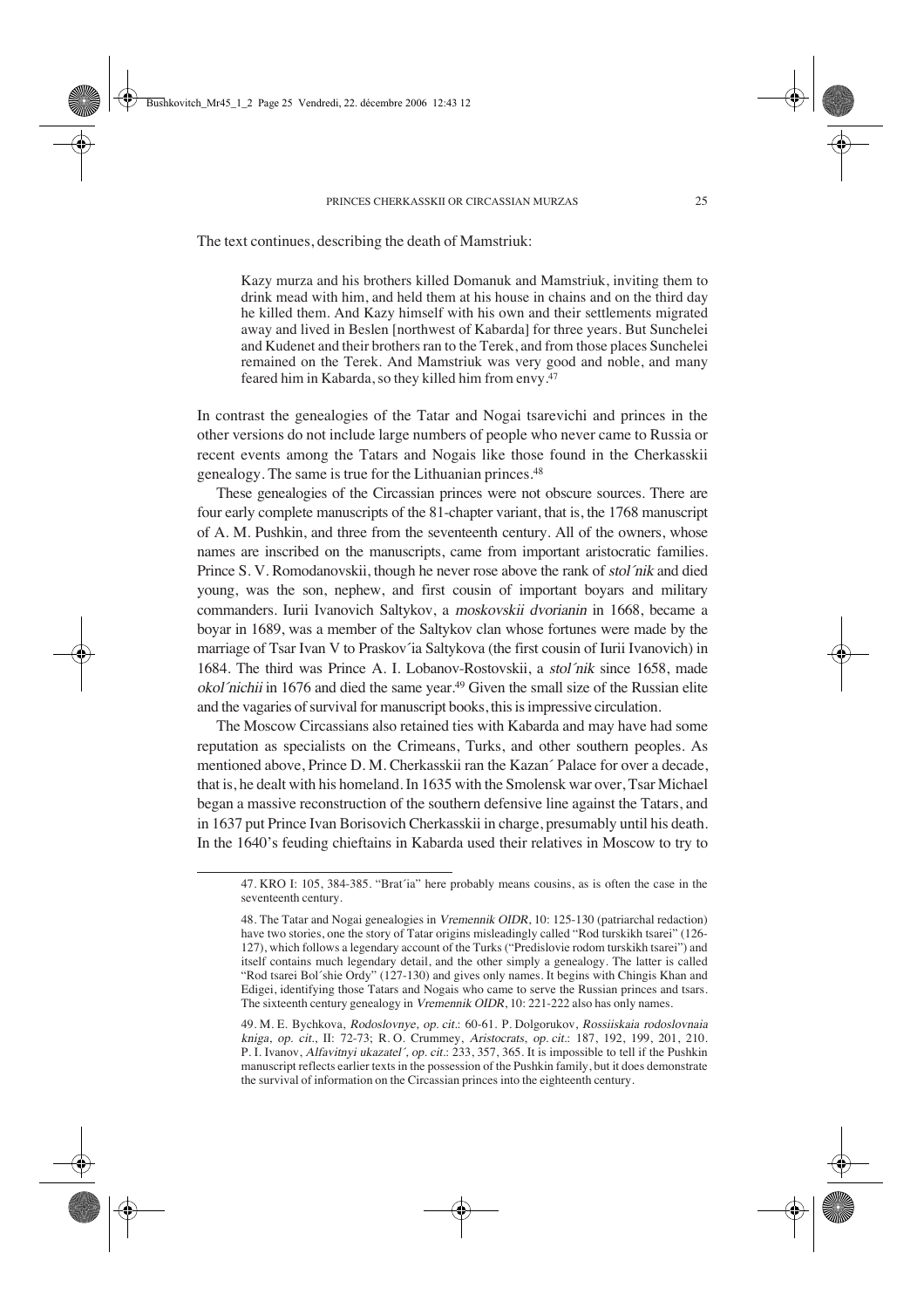get the Russian tsar on their side. Aleguko Sheganukov, the strongest prince in Kabarda, tried to enlist Prince Dmitrii Mamstriukovich (a very distant cousin), while his rival Kelmamet Kudenetovich turned to his brother Prince Iakov Kudenetovich.<sup>50</sup> On the whole Tsar Aleksei does not seem to have used the Cherkasskis in the North Caucausus, but prehaps the cause was his preoccupation with Poland until 1667. Prince Iakov Kudenetovich was an important commander against the Poles, even though he had opposed the tsar's favorites in 1648. The only case where a Circassian had official contact with his homeland was the years 1660-1663 when Grigorii Suncheleevich was voevoda of Astrakhan´. In spring, 1676, the Ambassadorial Office ordered Prince Mikhail Alegukovich from his governorship of Novgorod to Moscow, presumably to a command in the coming Chigirin campaign, and informed his cousin Kasbulat Mutsalovich about it. As Kasbulat had just been ordered to Kiev, presumably Prince Mikhail's presence was felt to be important to Kasbulat. In December, 1689, Tauka Saltanbekovna wrote to Prince Mikhail Alegukovich with news from Terskii gorodok, even though Prince Boris Alekseevich Golitsyn as head of the Kazan´ Palace was the more normal recipient.<sup>51</sup>

The Cherkasskiis also seem to have formed a group with some internal solidarity in Moscow. Not only did Dmitrii Mamstriukovich (along with the Crimean Prince Suleshev) leave his estates and other property to Iakov Kudenetovich, he also gave the young Prince Grigorii Suncheleevich a house in Moscow on Tverskaia street and an estate near Moscow which Prince Dmitrii built up specifically for Grigorii. Evidently the earlier established Circassians took care of the new arrivals. This generosity was not always adequately rewarded: after Prince Dimtrii's death Prince Grigorii Suncheleevich tried unsuccessfully to contest the will and get for himself the property left to Iakov Kudenetovich.52 Circassian solidarity only went so far.

The self-consciousness explicit in the 1655 genealogy and the continued ties with Kabarda and Terskii gorodok are one aspect of Circassian identity in Moscow. Another is the frequency with which Europeans now portrayed the Circassian boyars as exotic, even a bit savage. In the description of Russia by the Polish prisoner of war Pawel Potocki (c. 1625-1675), the author appended to his text a short account of all the boyars as they were in 1668, just before he returned home. On Prince G. S. Cherkasskii he wrote: "swifter with his hand than his tongue, lacking enough not only in learning but in more cultivated manners and solidly brave by the strength of his body, he is esteemed rather than dear to the tsar by his reputation for military virtue." He was a great trainer of horses. His religion was a pretence and he was careless of human blood, continued Potocki. Perhaps Potocki was right, for Prince Grigorii was murdered by his Tatar servants in 1672.<sup>53</sup> Prince

<sup>50.</sup> A. A. Novosel´skii, Bor´ba Moskovskogo gosudarstva, op. cit.: 295; KRO I: 181-182, 385. 51. KROI: 360; N. N. Kashkin, "Stolptsy," art. cit.: 10-11.

<sup>52.</sup> G. S. Sh., "Dukhovnoe zaveshchanie Kniazia Dimitriia Mamstriukovicha Cherkasskogo," Letopis´ Istoriko-rodoslovnogo obshchestva v Moskve, 4, 12 (1907): 17-24.

<sup>53.</sup> Paulus Potocki, Moschovia sive brevis narratio de moribus Magnae Russorum Monarchiae, in Opera omnia (Warsaw, 1747): 192-193; Dopolneniia k aktam istoricheskim, 12 vols. (St. Petersburg, 1846-1875), vol. 6 (1857): 260-261.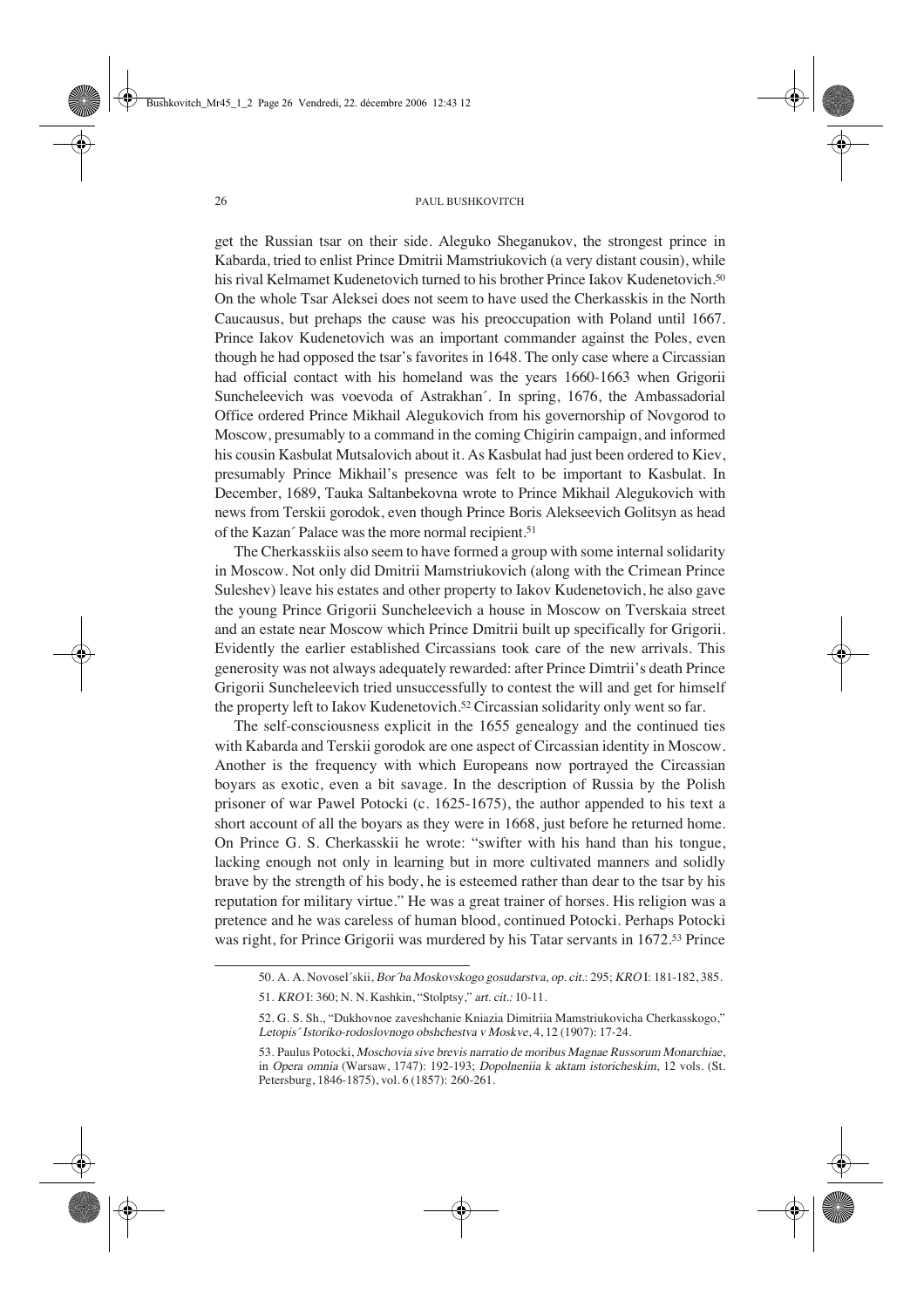Mikhail Alegukovich Cherkasskii was just as exotic, though he played a greater political role. If the Danish resident thought that he was an "unruly head" in 1687, implying that his "Tatar" birth accounted for that characteristic, there were other opinions. The secretary to the Austrian embassy of 1698-1699, Johann Korb, thought him notable for his probity and lack of vices.54

It seems that we have here a paradox. For the first century of Circassian presence in the Russian elite, from the 1550's to the 1650's, they seem to be invisible not as individuals but as Circassians. They married into two ruling dynasties and played an important role in Russian politics, while simultaneously maintaining ties (revealed if nothing else by the continuous arrival of relatives) with their homeland in Kabarda. After the 1650's the Circassian princes kept up the ties just as well, but seem to have both more awareness of their identity and at least foreigners seem to notice it more as well. Of course these are two different groups of Circassians. The earlier group were the sons and daughters of the great chieftains of Kabarda, while the later group were the sons only of the lords of the Circassians under Russian rule in Terskii gorodok, out of power in Kabarda itself. Yet this would seem backwards. Should it not be the first group that is more distinctive and self-conscious, raised as they were outside of Russian territory and in powerful local families? It is particularly odd that foreigners like von Staden or Fletcher, who picked up all sorts of personal facts and wild rumors, found little or nothing bearing on the Circassians, in spite of their prominence.

Whatever the explanation, at the very end of the seventeenth century the whole story comes to an end, for the Circassians stop coming to Moscow and the descendants of the existing two lines, those of Iakov Kudenetovich and those of Mikhail Alegukovich, simply became Russian aristocrats with a distant and exotic origin. One example will suffice to demonstrate the beginning of this process. Around 1668 Prince Mikhail Iakovlevich Cherkasskii built a church on his estate at Ostankino, the Trinity Church which is one of the last of the purely traditional Russian churches to be built on an estate near Moscow. By the 1680's, like so many Russian boyars, his cultural orientation had shifted. He hired the famous Moldavian scholar, Nicolae Spafarii Milescu to teach his son Petr, possibly including Latin. Spafarii Milescu had spent much time in the West, and in fact was a purveyor not of Balkan Orthodox culture but mainly of that of the West. He served as a Latin translator for Artamon Matveev in the Ambassadorial Office in 1670-1676, working with the Danish ambassador. A textbook preface by Spafarii for the young Cherkasskii princes has extensive borrowings from the works of Simeon Polotskii (1629-1680), the Kiev-educated Belorussian monk. Simeon was the first Baroque poet in Russia as well as a major westernizing influence in the church after he

<sup>54. &</sup>quot;Ein gantz unruhiger kopff, ein Tarterischer Mursa von gebuhrt," P. Bushkovitch, Peter the Great, op. cit.: 130, 141-142, 149-151 (quotation, 150), 153, 159, 161; A. S. Lavrov, Regentstvo tsarevny Sof´i Alekseevny: Sluzhiloe obshchestvo i bor´ba za vlast´ v verkhakh Russkogo gosudarstva v 1682-1689 gg. (Moscow, 1999): 162; J.-G. Korb, Diarium, op. cit.: 73, 92, 101, 127, 131, 133, esp. 223; trans. E. Leingärtner, Tagebuch, op. cit.: 76, 91, 99, 121-122, 125, 127, esp. 268.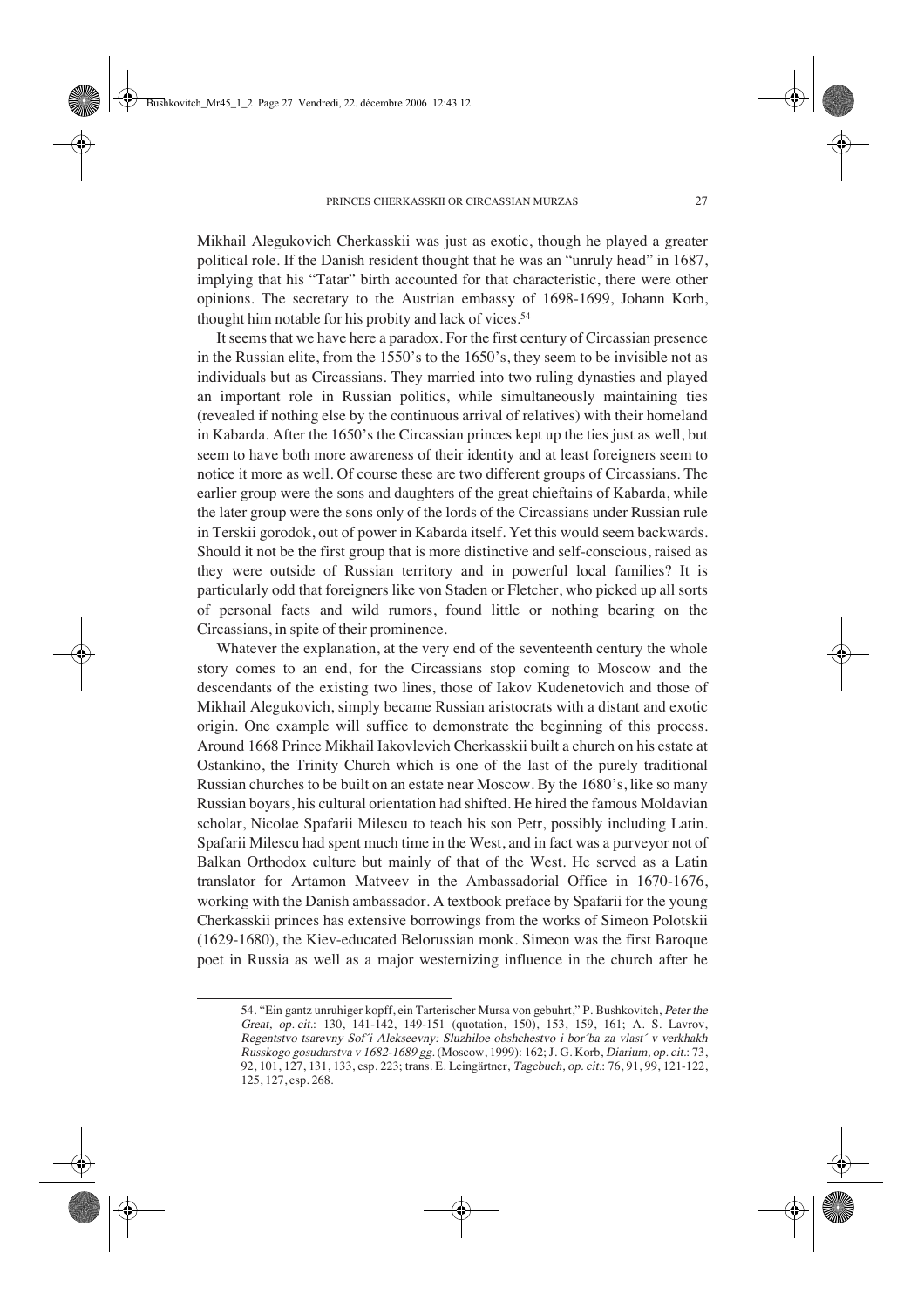moved to Moscow in 1664.55 In other words, Prince M. Ia. Cherkasskii was among those boyars who early turned to the west. The son of a man born a Muslim in Kabarda, as a Russian boyar he found the appropriate culture for his sons in Poland, the Ukraine, and Baroque Europe.

The ruling elite of the Russian state was not homogeneous, and included important minority elements from the nomadic and semi-nomadic Muslim peoples to the south. If the Tatars and to a lesser extent Nogais were the main source of such families in the sixteenth century, the Circassians replaced them from about 1590 until the very end of the seventeenth century. The Circassians came from several lineages, all more or less related to one another, from the leading princely clans at first and then from those who served the Russian tsar at first in Kabarda itself and later in Terskii gorodok. In Moscow they intermarried with the great aristocratic clans, including the Romanovs themselves before their ascent to the throne. They occupied leading positions in the Russian government and without any sort of monopoly, were often in charge of relations with the various peoples on the southern and eastern fringes of Russia. They did not simply fade into the Russian landscape. Their genealogies attest to their maintenance of relations with Kabarda and the circulation of information about those relations. The Circassians maintained solidarity among themselves, even when the blood ties were not especially close, interchanging property and taking care of new arrivals from the Caucasus. Keeping land in the family contributed to making them the richest boyar clan in the whole of Russia, quite a distinction for such recent arrivals.56 The princes Cherkasskii even attracted to their orbit the Crimean Suleshovs, and certain Russian boyars such as Prince Boris Alekseevich Golitsyn seem to have taken a particular interest in them, intermarrying with them and taking in Kabardian princelings. The change of religion does not seem to have been an obstacle to the maintenance of those ties. As in the case of the Georgians at the Safavid court, the new religion did not precluded complex and on-going relations with their homeland. Rather it seems to have been a decline in the importance of Kabarda that loosened the connection to Russia. The Circassians increasingly fell under Crimean control, and the Caucasus seem to have been less significant for Russian policy until the Treaty of Kuchuk-Kainardzha.

Many questions remain. Why did the Circassians replace the Tatars and Nogais as the main non-Russian group in the ruling elite? If the change in religion did not sever their ties with Kabarda, what did it mean? The long list of icons and relics left by Prince Dmitrii Mamstriukovich to his heirs, like the church of the Trinity at Ostankino, are testimony to the typical piety of the Russian boyar. Why did the

<sup>55.</sup> Sebastian Kempgen, Die Kirchen und Klöster Moskaus: Ein landeskundliches Handbuch (Munich, 1994): 542; P. Bushkovitch, "Cultural change," art. cit.: 108.

<sup>56.</sup> The princely families from the upper Oka Lithuanian and Chernigov Riurikovichi, by contrast, did not maintain their wealth more successfully or in different fashion from clans of wholly Russian origin: R. O. Crummey, "Sources of boyar power in the seventeenth century: the descendants of the upper Oka serving princes," Cahiers du Monde russe et soviétique, XXXIV, 1-2 (1993): 107-118.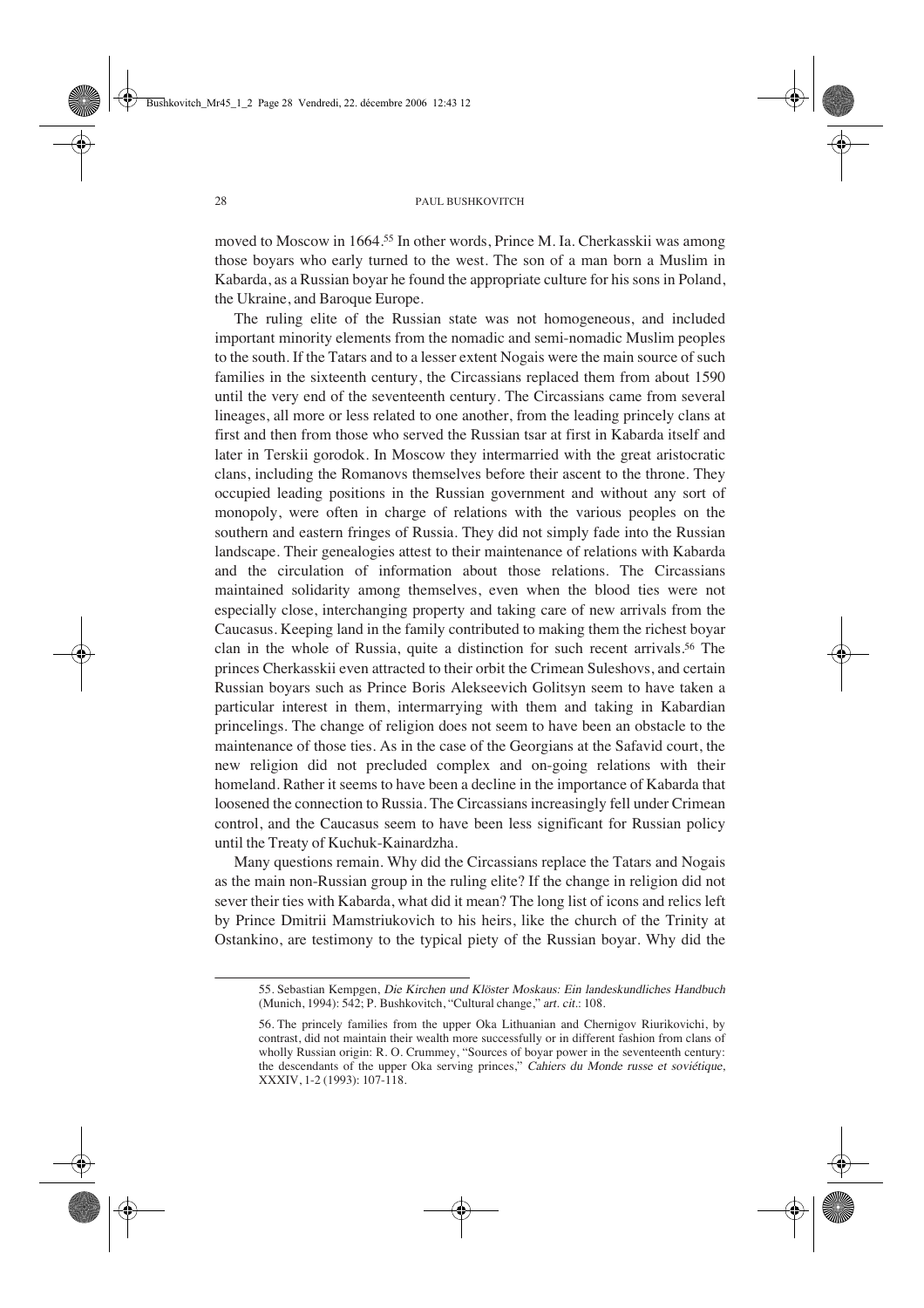European diplomats and travellers in Russia seem to see the Circassians as more foreign than the Russians themselves? Whatever the answers, the Circassian princes were not marginal. From the end of the sixteenth century to Peter's time, they were the most important group of aristocrats of foreign origin at the court of the Russian tsars. "Foreigners" did not arrive for the first time in Russian government with Peter the Great, and like the later Germans and other Europeans, the Kabardians were not only foreigners or only Russians, they were both. The Circassian murzas were also the Russian princes Cherkasskii.

Yale University History Department PO Box 208 324 New Haven CT 06520

paul.bushkovitch@yale.edu